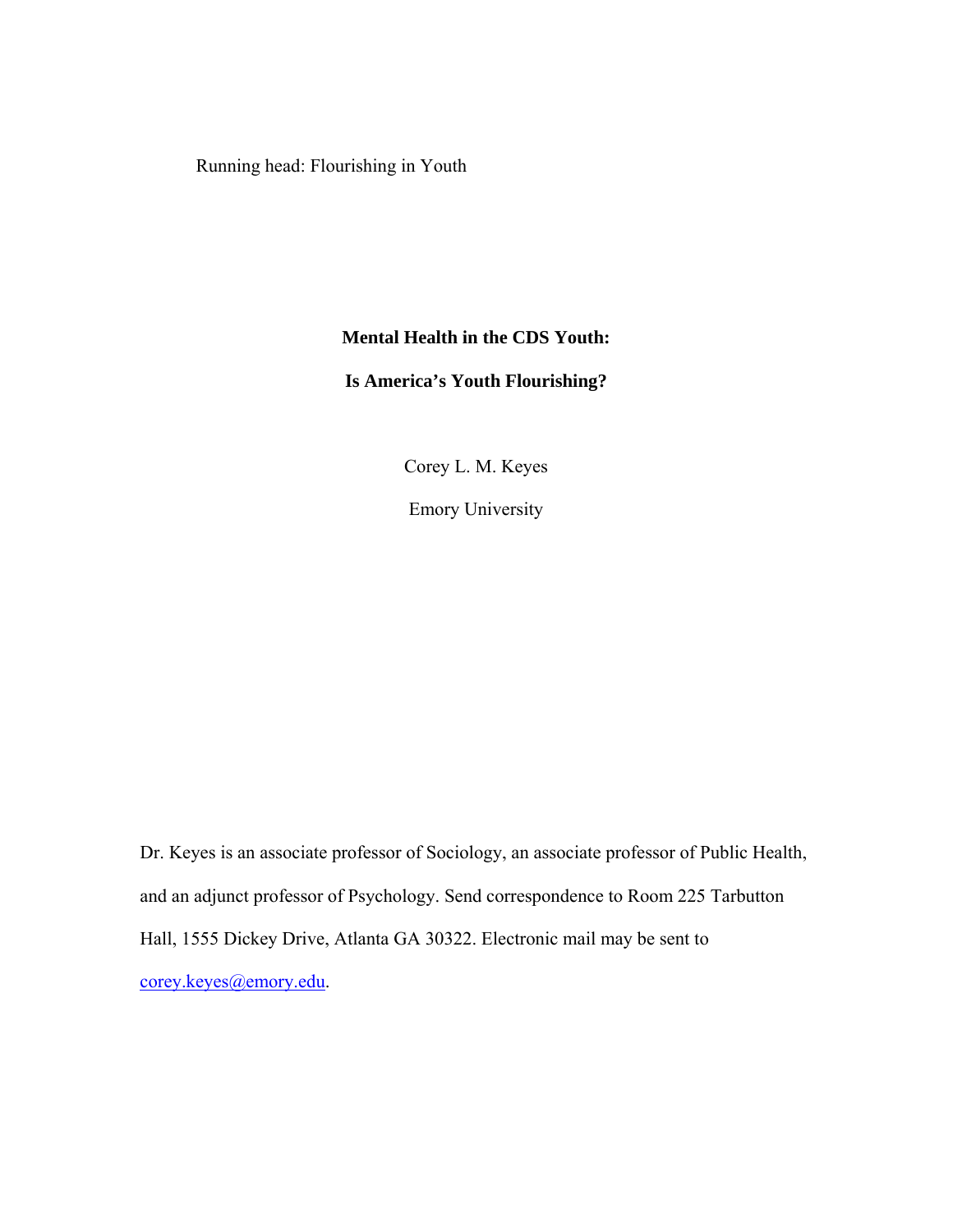### Abstract

A continuous assessment and a categorical diagnosis of the presence of mental health, described as flourishing, and the absence of mental health, characterized as languishing, are proposed and applied to data from the second wave of the Child Development Supplement (CDS-II) of the PSID, in which a comprehensive set of subjective well-being items were administered to youth ages 12 to 18. Youth indicated how frequently during the past month they experienced 3 symptoms of emotional well-being, 4 symptoms of psychological well-being, and 5 symptoms of social well-being. Keyes' (2002) criteria for the categorical diagnosis and continuous assessment of the mental health continuum were applied, and findings revealed that approximately 38 percent were flourishing, 56 percent were moderately mentally healthy, and 6 percent were languishing. Depressive symptoms decreased as mental health increased; languishing youth reported 10.9, moderately mentally healthy youth reported 3.4, while flourishing youth reported an average of 1.4 depressive symptoms. Prevalence of conduct problems (arrests, skipped school, alcohol use, cigarette smoking, and marijuana use) also decreased, and measures of psychosocial functioning (global self concept, self-determination, closeness to others, and school integration) increased as mental health increased. Findings suggest the importance of focusing on mental health as the presence of sufficient levels of subjective well-being in research on adolescent development.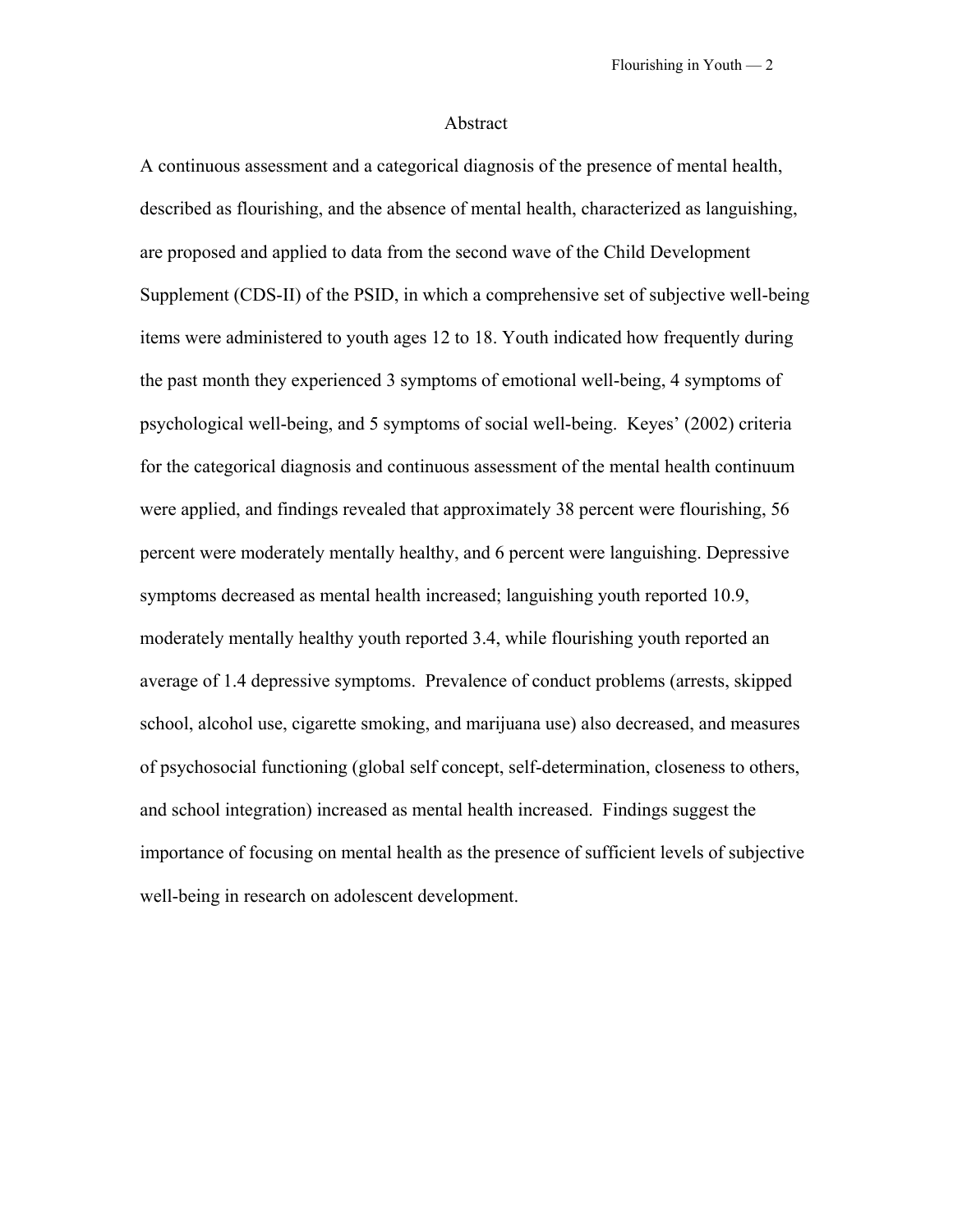#### **Mental Health in the CDS Youth: Is America's Youth Flourishing?**

Depression—an exemplar of mental illness—appears to be prevalent in children and youth. Nearly one in every ten children has an episode of major depression before their  $14<sup>th</sup>$  birthday (Garrison, Schluchter, Schoenbach, & Kaplan, 1989). By the time they can legally vote, drive a car, and drink alcohol in some states (i.e., roughly 16-17 years of age) as much as 20% of youth will have had some form of an anxiety or mood disorder or some form of a disruptive or substance use disorder (Lewinsohn, Hops, Roberts, & Seeley, 1993; Shaffer, Fisher, Dulcan, Davies, Piacentini, Schwab-Stone, Lahey, Bourdon, Jensen, Bird, Canino, & Regier, 1996). The onset of depression is routinely linked to downward spirals in behavior and quality of academic performance. That is, depressed youth are more likely to exhibit the markers of the "turbulent" adolescent than non-depressed youth. Depressed youth are more likely to smoke cigarettes, to report substance use and abuse, to exhibit conduct disorders, to experience academic problems, and ultimately to drop out of school (Angold & Costello, 1993; Berndt, Koran, Finkelstein, Glenberg, Kornstein, Miller, Thase, Trapp, & Keller, 2000; Covey, Glassman, & Stetner, 1998; Nolen-Hoeksema, Girgus, & Seligman, 1992; Rohde, Lewinsohn, & Seeley, 1991).

Research has aimed to assess the mental health of America's children and youth by focusing on the measurement of mental illness. While it is clear that children with depression are not mentally healthy, it is extremely dubious to assume that children without a mental illness are necessarily mentally healthy. Despite proclamations about health as a complete state (World Health Organization, 1948), research has equated the health and well-being of children, youth, as well as adults with the absence of disease,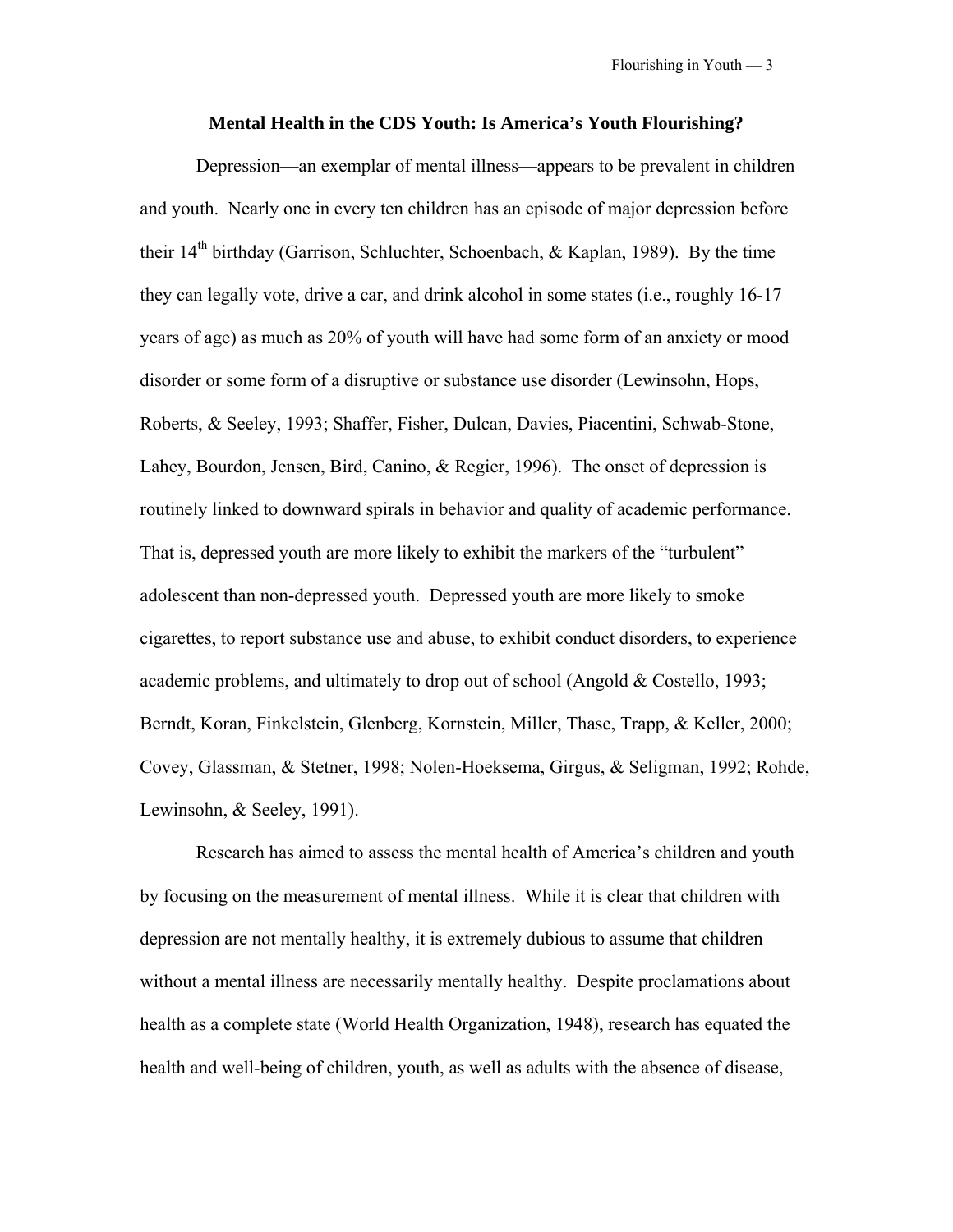illness, disability, and malfunctioning. Measures of subjective well-being were developed to assess the mental health and well-being in terms of the presence of positive feelings toward one's life and the level of functioning well in life (e.g., Diener, Emmons, Larsen, & Griffin, 1985; Keyes, 1998; Ryff, 1989).

Subjective well-being is the evaluation and declarations that individuals make about the quality of their lives that are based on the review, weighting, and summation of the quality of experiences, accomplishments, relationships, and other culturally relevant and valued ways of functioning in life (Diener, Suh, Lucas, & Smith, 1999; Keyes, Shmotkin, & Ryff, 2002). Subjective well-being research has been adult-centric and narrowly focused on happiness (e.g., Bradburn, 1969; Campbell, Converse, & Rodgers, 1976; Diener & Emmons, 1985; Diener et al., 1999; Kahneman, Diener, & Schwartz, 1999). Although subjective well-being seems to be synonymous with emotions like happiness, there is increasing recognition of the different theoretical streams of inquiry guiding this important domain of inquiry (Keyes et al., 2002; McGregor & Little, 1998; Ryan & Deci, 2001, Ryff, 1989; Waterman, 1993). Moreover, there is a growing body of research on the well-being of children and youth that is more inclusive (see Bornstein, Davison, Keyes, & Moore, 2003).

The study of subjective well-being has been divided into two streams of research, one that equates well-being with happiness and the other with human potential that, when realized, results in positive functioning in life. The streams of subjective well-being research grew from deeply ingrained, philosophically ancient, and fertile contemporary viewpoints that animate human thought and conduct. The first is the hedonic tradition that embodies human concerns with maximizing the amount or duration of positive,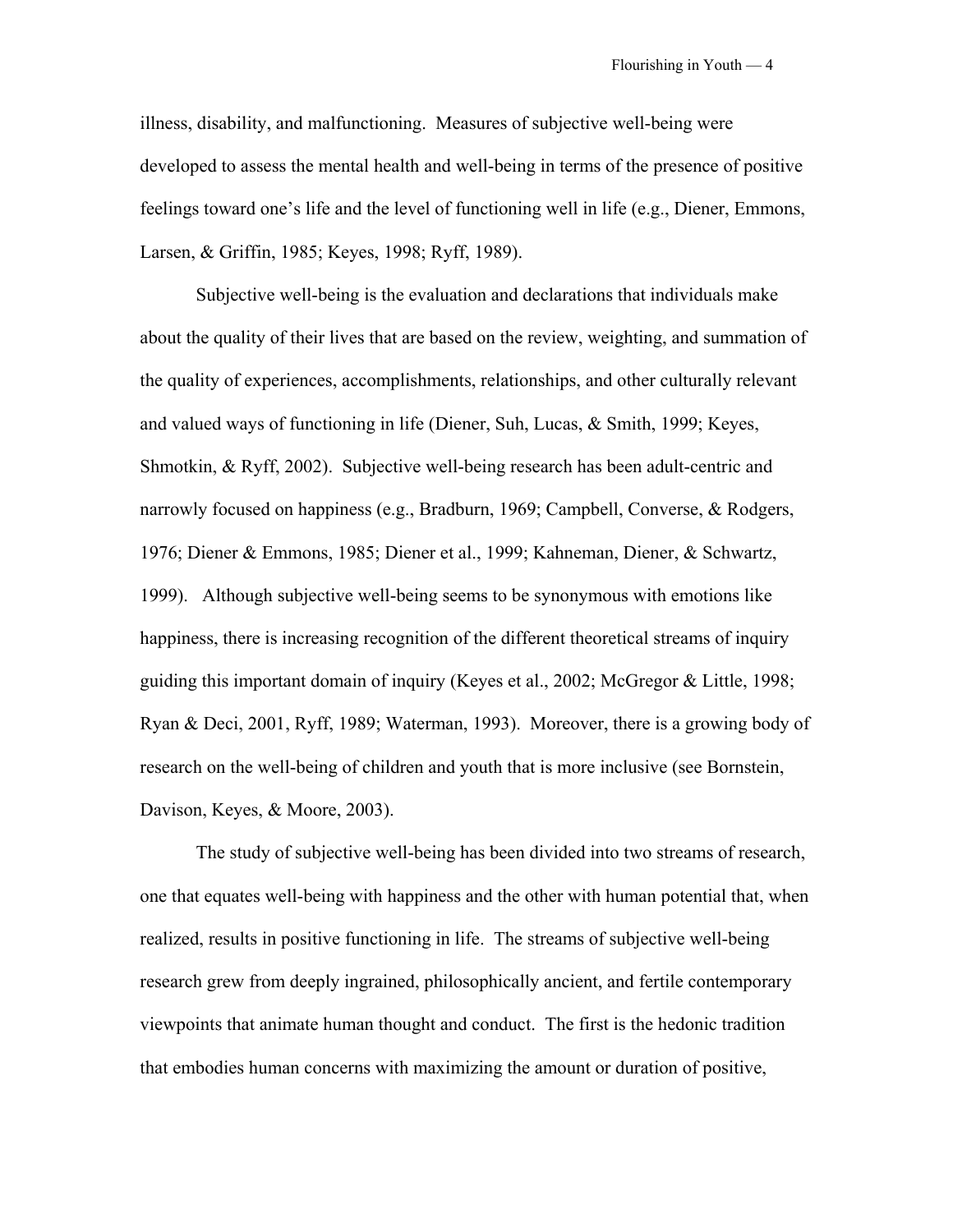pleasant feelings while minimizing the amount or duration of negative, unpleasant feelings. The hedonic tradition is reflected in the stream of research on *emotional* wellbeing, which consists of perceptions of avowed happiness and satisfaction with life, and the balance of positive to negative affect over a period of time. Whereas happiness is based upon spontaneous reflections of pleasant and unpleasant affects in one's immediate experience, life satisfaction represents a long-term assessment of one's life.

The second is the tradition of eudaimonia that animates human concerns with developing nascent abilities and capacities toward becoming a more fully functioning person and citizen. This tradition is reflected in the stream of research on *psychological* (Ryff, 1989) and *social* (Keyes, 1998) well-being that reflect how well individuals see themselves functioning in life. Ryff's (1989; Ryff & Keyes, 1995) multidimensional model includes six dimensions of psychological well-being indicates the challenges that individuals encounter as they strive to function fully and realize their unique talents. The six dimensions encompass a breadth of well-being: Positive evaluation of oneself and one's past life (i.e., self-acceptance), a sense of continued growth and development as a person (i.e., personal growth), the belief that one's life is purposeful and meaningful (i.e., purpose in life), the possession of intimate relationships (i.e., positive relations with others), the capacity to manage effectively one's life and surrounding world (i.e., environmental mastery), and a sense of self-determination (i.e., autonomy). Keyes' (1998) multidimensional model of social well-being consists of five dimensions that indicate whether and to what degree individuals are functioning well in their social world (Keyes, 1998). The measures assess individual's sense of belongingness (i.e., social integration), sense of value to society (i.e., social contribution), sensibility and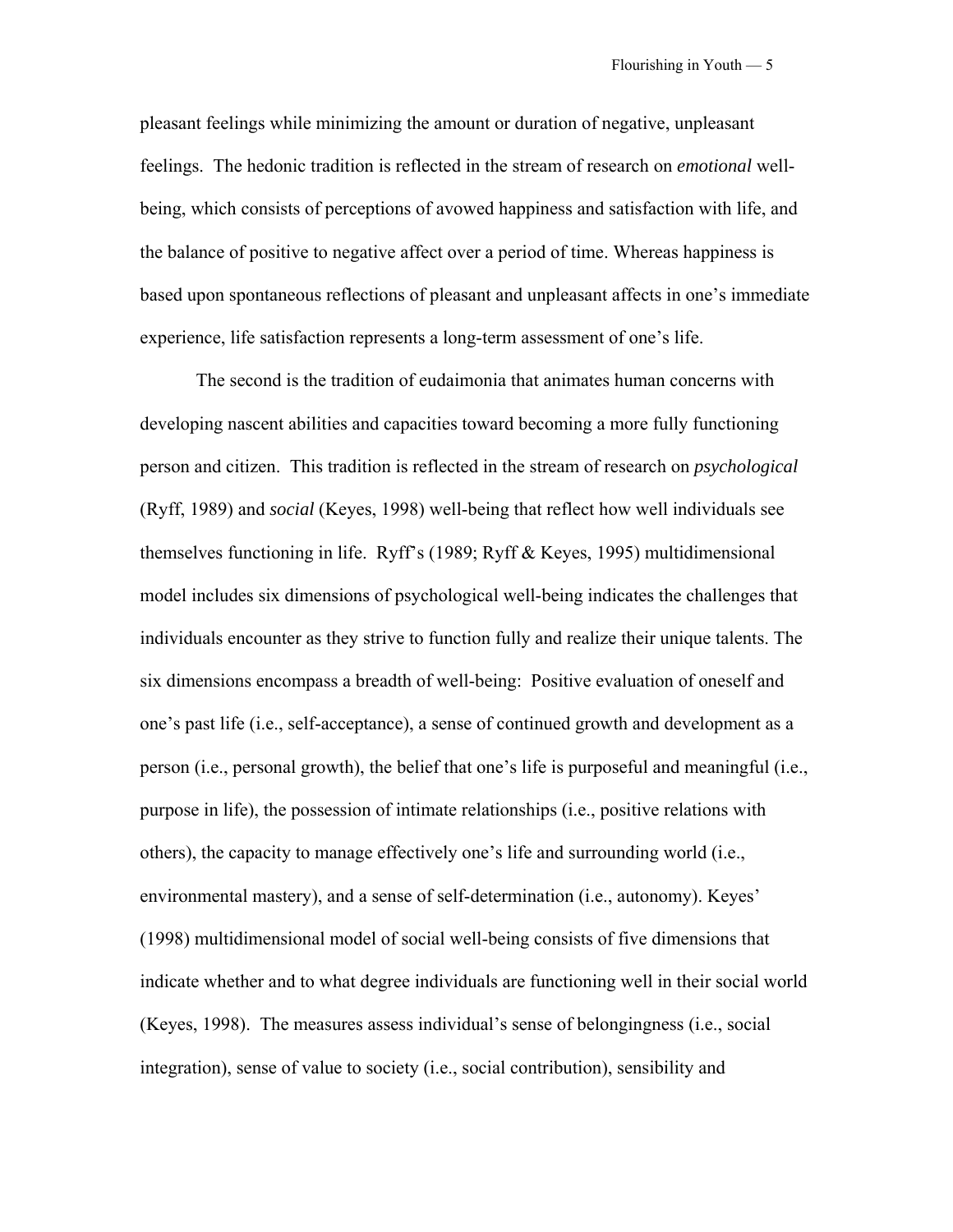meaningfulness of the social world (i.e., social coherence), sense of potential for continued growth in social institutions and society (i.e., social actualization), and one's degree of comfort and acceptance of other people (i.e., social acceptance).

Though each dimension of subjective well-being represents and important domain of study in itself, Keyes (2002, 2003, 2004, 2005) has also proposed that these scales collectively measure the presence and absence of mental health. That is, mental health, like mental illness, is a syndrome of symptoms of subjective well-being. The diagnosis of states of mental health was modeled after the DSM-IV-TR (American Psychiatric Association, 2000) approach to the diagnosis of major depressive episode (MDE). That is, a diagnosis of depression is made when an individual's report of symptoms meet a diagnostic threshold, i.e., in this case, 5 of 9 symptoms experienced all the time or most of the time for a period of at least two consecutive weeks, at least one symptom represents depressed affect (i.e., depressed mood or anhedonia) and the remaining represent malfunctioning. Similarly, a diagnosis of mental health (i.e., flourishing in life) is made when an individual exhibits a high level on at least one symptom of hedonia and just over half of the symptoms of eudaimonia, i.e., positive functioning in life. Individuals are diagnosed as languishing in life when they exhibit a low level on at least one symptom of hedonia and low levels on just over half of the symptoms of positive functioning. Individuals who are neither flourishing nor languishing in life are diagnosed as moderately mentally healthy.

The items used to measure each facet of subjective well-being in adults were modified slightly to be appropriate for youth and included in the second wave of the Child Development Supplement (CDS-II). Factor analyses of the CDS-II subjective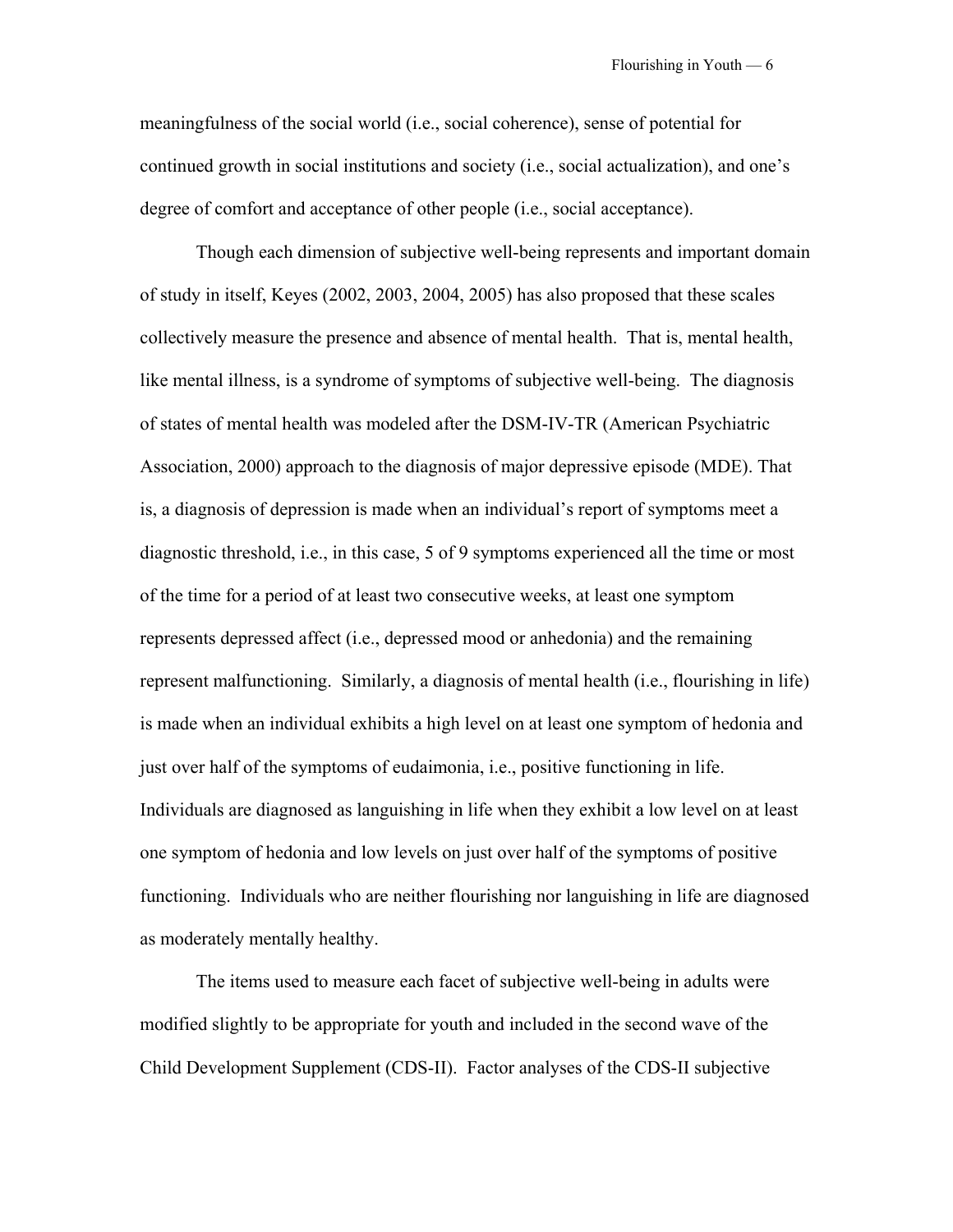well-being items support the aforementioned threefold distinction. That is, the threefactor model was the best-fitting model to these data, suggesting that measure of emotional well-being, psychological well-being, and social well-being reflect three distinct but correlated latent factors (Keyes, in press). The correlations between the latent factors, as well between the subjective well-being scales, were modest and ranged from .57 to .71.

The subjective well-being measures in the CDS-II showed excellent construct validity. The subjective well-being measures correlated relatively strongly and positively with the scale Marsh scale of global self concept, a scale that measured selfdetermination (a form of efficacy), and a scale that measure the child's sense of integration into their school integration. Each measure of subjective well-being also correlated modestly and negatively with the Kovacs child depression inventory, and modestly and positively with a measure of the child's perceived closeness to significant others (i.e., adults, family and friends) and with the child's self-rated overall health. Each measure of subjective well-being correlated positively but weakly with perceived level of math skill and perceived level of reading skill.

Thus, the CDS-II well-being items are used to replicate the mental health diagnosis proposed by Keyes (2002; 2005). Youth indicated how frequently during the past month they experienced 3 symptoms of emotional well-being, 4 symptoms of psychological well-being, and 5 symptoms of social well-being. Youth were diagnosed as flourishing if they experienced at least one of the three symptoms of emotional wellbeing and at least five of the nine symptoms of positive functioning "almost every day" or "every day" during the past 30 days. Youth were diagnosed as languishing if they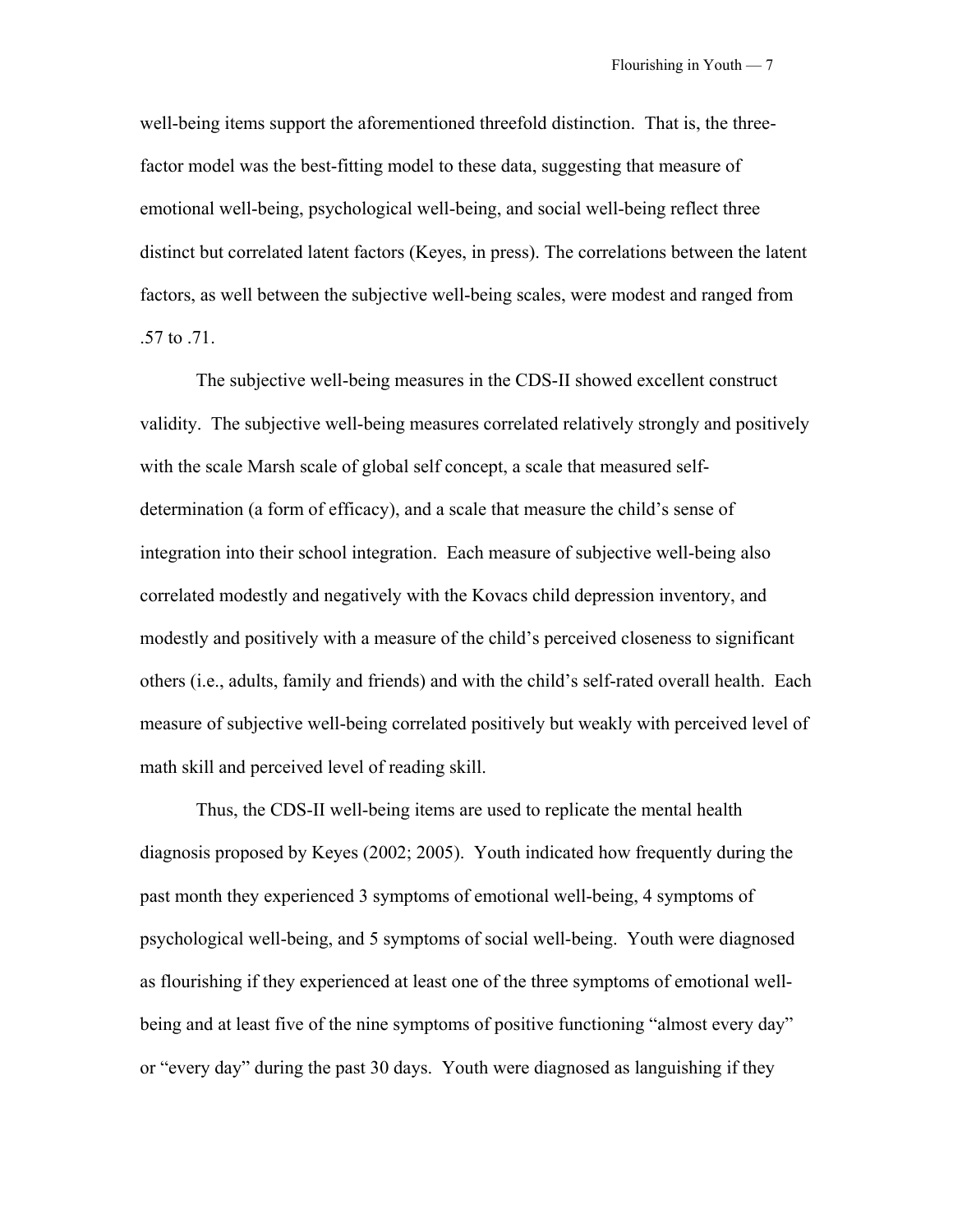experienced at least one of the three symptoms of emotional well-being and at least five of the nine symptoms of positive functioning "once or twice" or "never" during the past 30 days. Youth who were neither languishing nor flourishing were diagnosed as moderately mentally healthy, meaning they experienced the symptoms of well-being "about once a week" or "two or three times a week" during the past 30 days. Using this diagnosis, the purpose of the present study is to (1) estimate the prevalence of mental health (i.e., flourishing) in the population of U.S. youth between the ages of 12 and 18, and (2) investigate the associations of level of mental health with depressive symptoms and conduct problems, and (3) investigate the associations of level of mental health with level of psychosocial functioning.

### Methods

## *Sample*

Data are from the Child Development Supplement (CDS) of the Panel Study of Income Dynamics (PSID), an ongoing national survey begun in 1968 that focuses on the transfer of social and economic capital within families. In 1997, all families participating in the PSID in 1997 with children between the ages of 0 and 12 years old were asked to complete the CDS, resulting in a sample of 3,563. Out of all CDS-I families, a total of 94% of the children had parents who had remained active in the PSID as of 2001 (n=3,271), and these children were re-interviewed (i.e., CDS-II) during the fall of 2002 and spring of 2003, resulting in a sample of 2,907 children and youth ages 5-18. As such, the data collection response rate for the CDS-II is estimated at 91%.

The subjective well-being measures were administered for the first time in the CDS-II, and only to youth ages 12 or older. The measures of subjective well-being were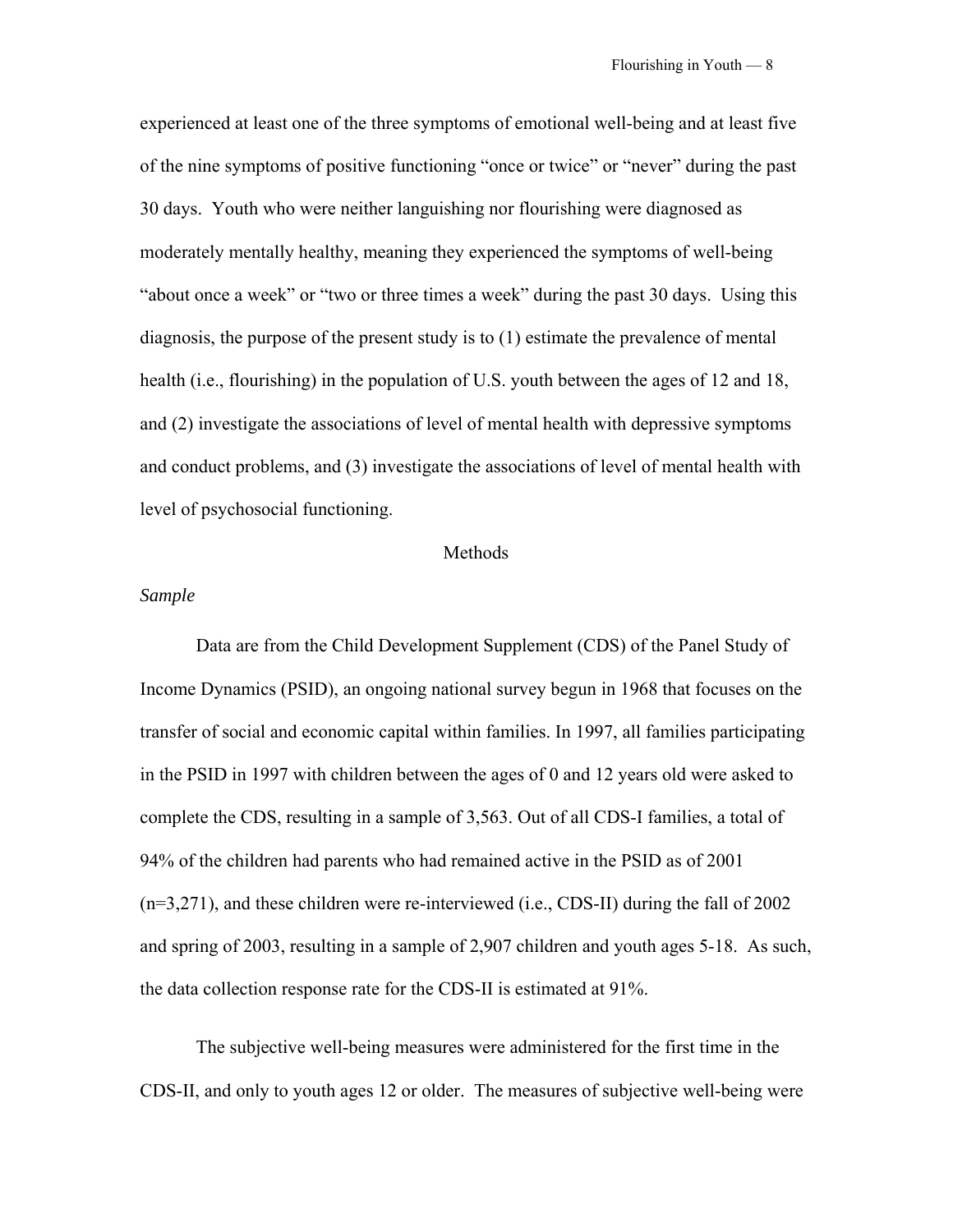administered by audio-computer assisted self-interview, whereby youth listened to each questioned on a headphone and responded directly into a computer laptop that displayed the question and the response options. Descriptive analyses used population weights for the child data, provided by the PSID, to more accurately represent the nation's children. All multivariate analyses are conducted twice, once with the sample weighted and once without the sample weighted. Because conclusions of the multivariate analyses were unchanged by the sample weight, only the non-weighted findings are reported.

## *Measures*

 The twelve subjective well-being items were adapted from the Midlife in the United States (MIDUS) study of adults (Keyes & Magyar-Moe, 2003), which comprehensively assessed adult well-being in terms of emotional, psychological, and social well-being. Emotional well-being in the CDS-II was measured with three items that asked youth how often during the past month they had felt  $(1)$  happy,  $(2)$  interested in life, and (3) satisfied. The response options for emotional as well as psychological and social well-being items were as follows: "never," "once or twice," "about once a week," "two or three times a week," "almost every day," and "every day."

Four of the six theoretical dimensions of psychological well-being were measured in the CDS-II: Environmental mastery, positive relations with others, personal growth, and autonomy. Purpose in life and self acceptance were not measured in the CDS-II because self esteem, a closely related measure of self acceptance was already part of the CDS, and purpose in life did not seem to be a pertinent question for pre-high school youth, and we wanted to obtain measures on all youth between the ages of 12 and 18. Environmental mastery was measured as "how often did you feel good at managing the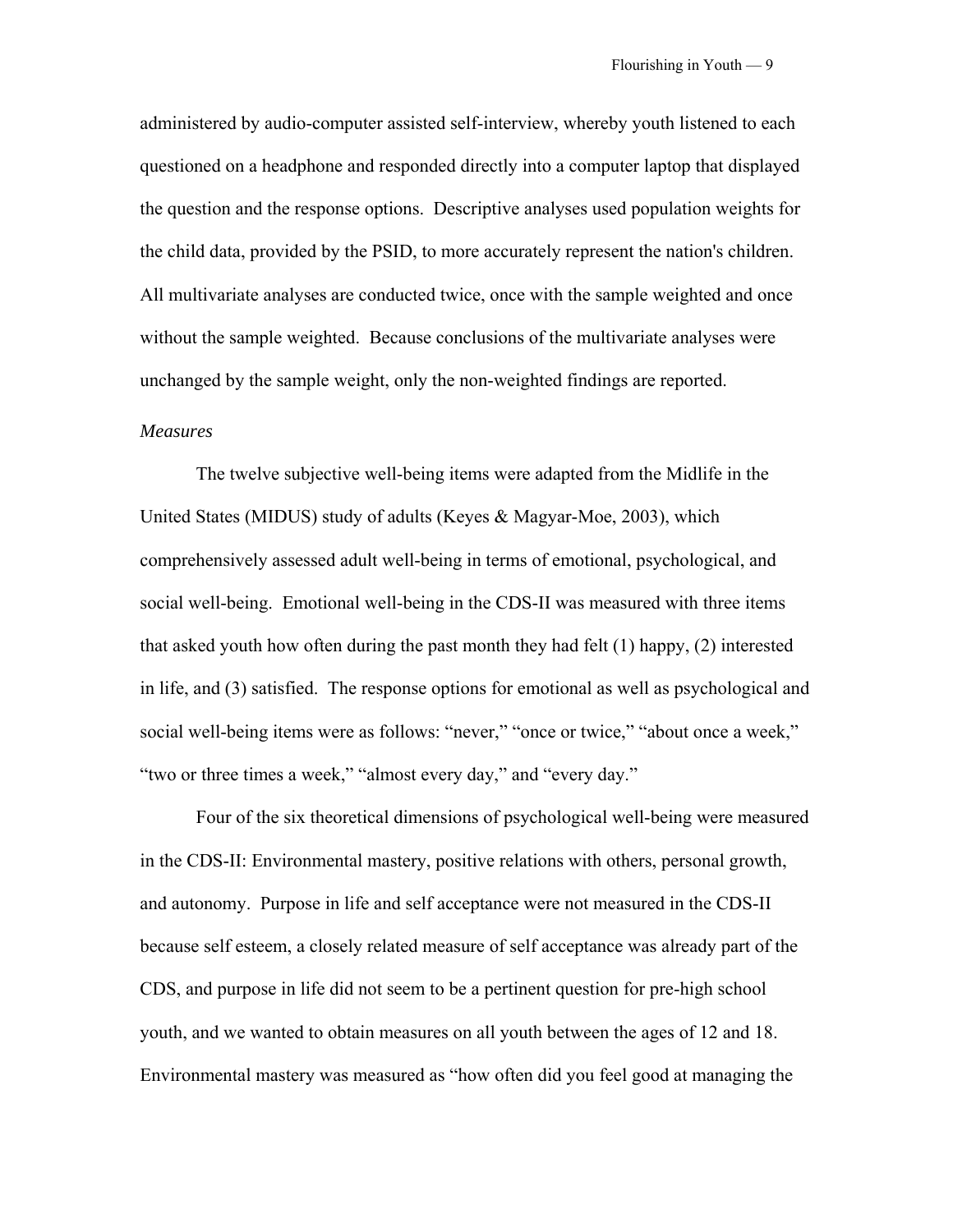responsibilities of your daily life" in the past month. Positive relationships with others was measured as "how often did you feel that you have warm and trusting relationships with other kids?" in the past month. Personal growth was measured as "how often did you feel that you have experiences that challenge you to grow or become a better person?" in the past month. Autonomy was measured as "how often did you feel confident to think or express your own ideas and opinions?" in the past month.

 The five dimensions of social well-being were measured in the CDS-II. However, and as with the measurement of psychological well-being, only a single item deemed most representative of the construct was chosen to measure social well-being. Social contribution was measured as "how often did you feel that you had something important to contribute to society?" in the past month. Social integration was measured as "how often did you feel that you belonged to a community like a social group, your school, or your neighborhood?" in the past month. Social actualization was measured as "how often did you feel that our society is becoming a better place?" in the past month. Social acceptance was measured as "how often did you feel that people are basically good?" in the past month. Social coherence was measured as "how often did you feel that the way our society works made sense to you?" in the past month.

*Depression and Conduct Problems*. Youth completed the Child Depression Inventory (CDI; Kovacs, 1992), which is a self-report instrument that is an extension of the Beck Depression Inventory (Kovacs  $\&$  Beck, 1977), and it is designed to assess depression in youth ages 8 or older. The CDI contains 27 items, only 10 of which were used in the CDS-II. The 10-item CDI consists of items that have been shown to measure the latent factors of dysphoria, self-deprecation, and social problems in adolescents ages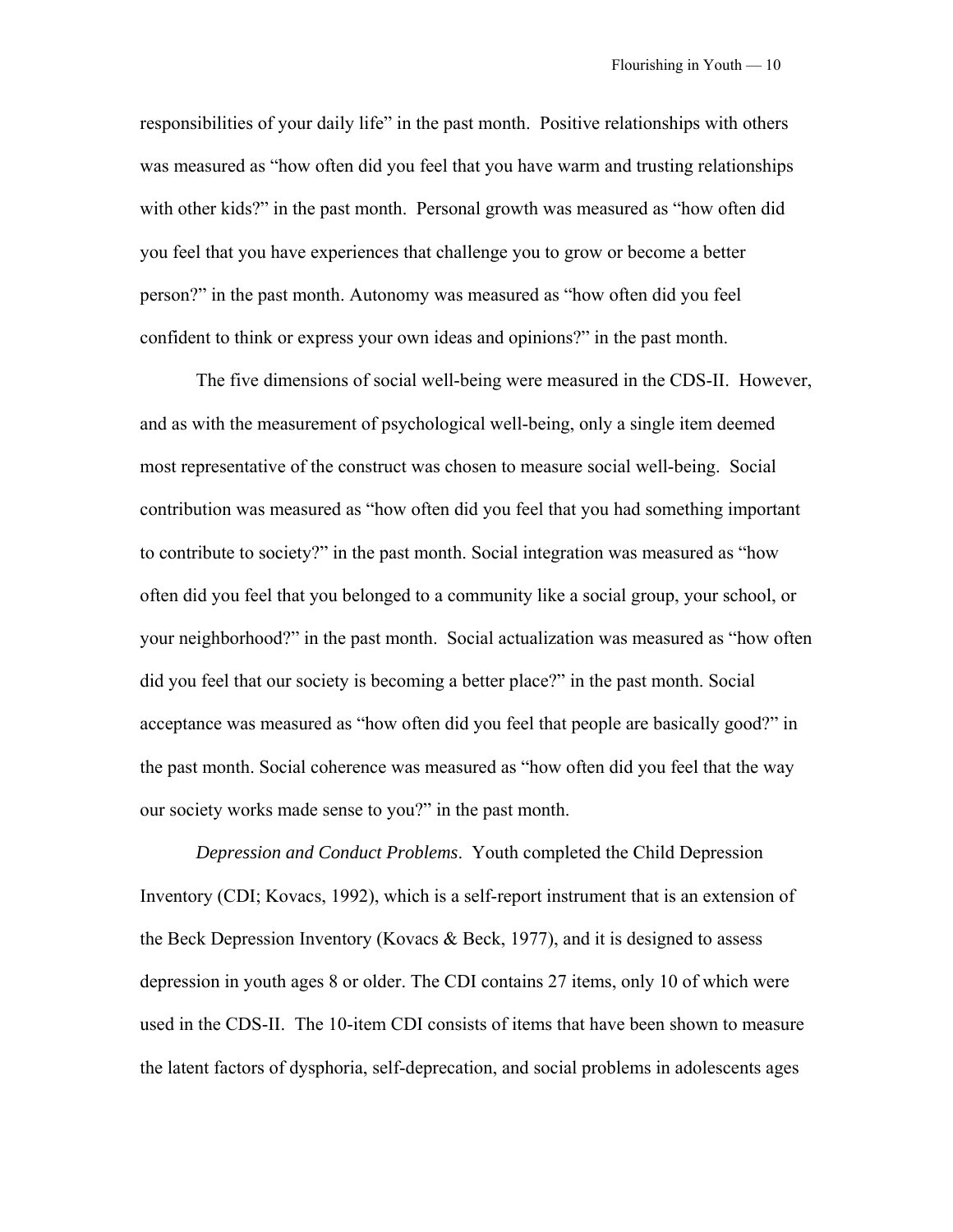13 to 17 (see e.g., Craighead, Smucker, Craighead, & Ilardi, 1998). Each CDI item consists of three statements that are graded in severity and are assigned numerical values from 0 to 2, and the scale is scored in the direction of more severe depressive symptoms. The 27-item CDI usually demonstrates high internal consistency (.80 or higher), and the internal (alpha) reliability of 10-item CDI in the CDS-II is .89. Conduct problems were measured with single items based on self-reports. Youth reported either the number of times or whether they had ever skipped school, been arrested, smoked cigarettes, drank alcohol, smoked marijuana, or used inhalants to get high.

*Psychosocial Functioning*. The global self concept scale (Marsh, 1990) is a 6 item scale involves items that measure the amount of time youth feel good about themselves. The six self descriptive statements are  $(1)$  "I have a lot to be proud of,"  $(2)$ "I can do things as well as most people," (3) "I'm as good as most other people," (4) "Other people think I am a good person," (5) "When I do something, I do it well," and (6) "A lot of things about me are good." Youth indicate how much of the time—"never," "rarely," "sometimes," "most of the time," or "always"—each statement applies to them. The internal (alpha) reliability of the self concept scale is .84. Using the same response options, five items were used to measure youth's self-determination. The self descriptive statements are (1) "I stay with a task until I solve it," (2) "Even when a task is difficult, I want to solve it anyway," (3) "I keep my things orderly," (4) "I try to do my best on all my work," and (5) "When I start something, I follow it through to the end." The internal (alpha) reliability of the self-determination scale is .77.

Youth also were asked how close they felt toward six individuals—mother (or stepmother), father (or stepfather), sibling, friends, teacher, or other adults outside of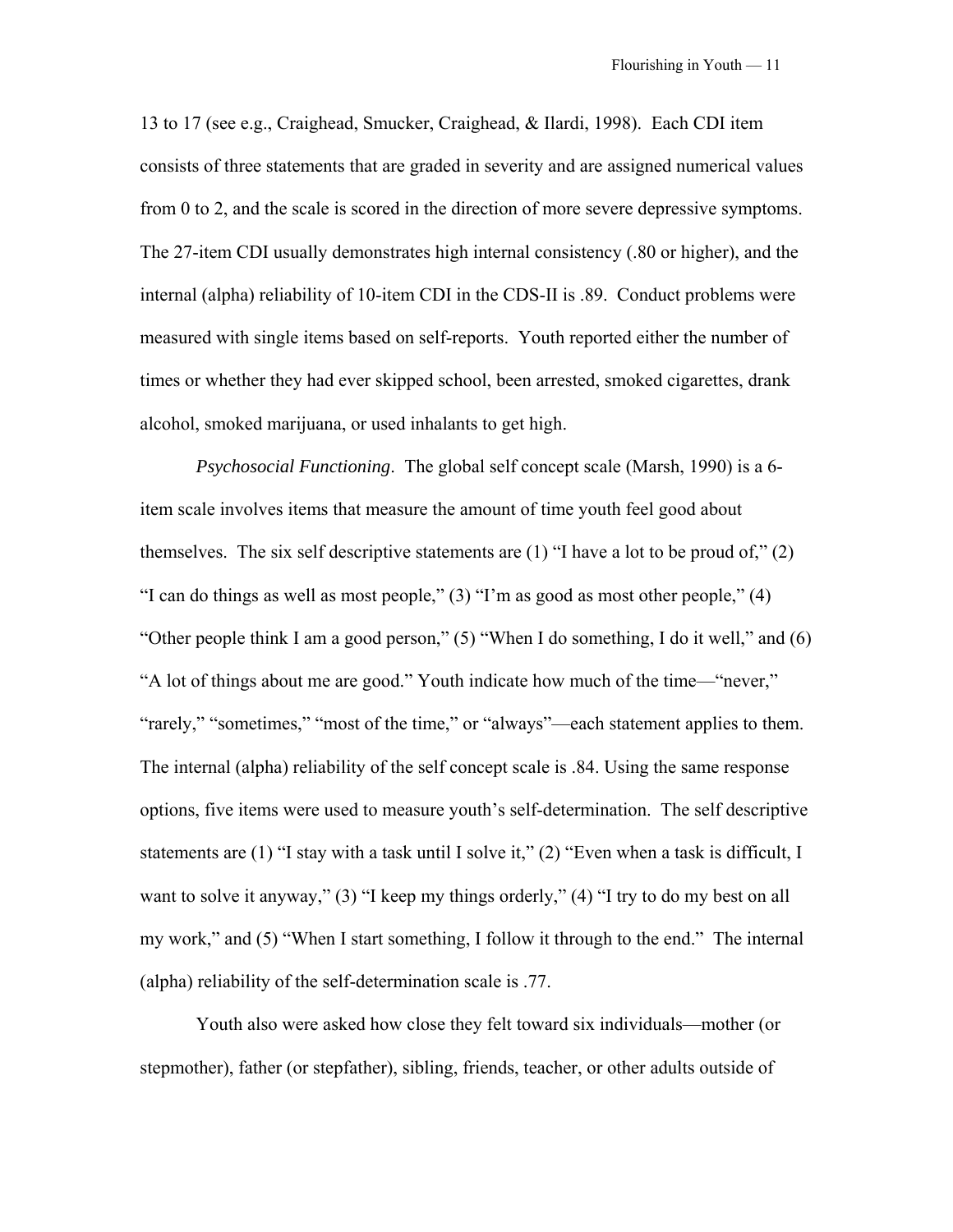school. Respondents indicated whether they felt "extremely," "quite," "fairly," or "not very" close to each of the six individuals. A total score was constructed by measuring the number of individuals of the six toward which a youth felt either "quite close" or "extremely close." A higher score on this variable indicates a higher number of individuals toward which a youth feels close. In turn, a 4-item scale, with an internal (alpha) reliability of .70, measured perceived school integration and quality. The items measured how often youth felt (1) part of their school, (2) close to people at their school, (3) happy to be at their school, and (4) safe at their school. The response options included "never," "once or twice in the last month," "about once a week," "two or three times a week," "almost every day," and "every day."

#### Results

 Is America's youth flourishing? Toward that end, the first research question investigates the prevalence of mental health among youth between the ages of 12 and 18. The categorical diagnosis and the continuous assessment yield very similar estimates of the prevalence of mental health; using the cut-point of an average score of 5 or 6 on the continuous assessment yields an estimate of 38.3%, compared with the categorical diagnostic estimate of 37.9%. In turn, the categorical diagnosis and the continuous assessment also yield very similar estimates of the prevalence of moderately mentally healthy; using the cut-point of an average score of 3 or 4 on the continuous assessment yields an estimate of 55.4%, compared with the categorical diagnostic estimate of 55.9%. Similarly, the categorical diagnosis and the continuous assessment yield almost identical estimates of the prevalence of languishing; using the cut-point of an average score of 1 or 2 on the continuous assessment yields an estimate of 6.3%, compared with the categorical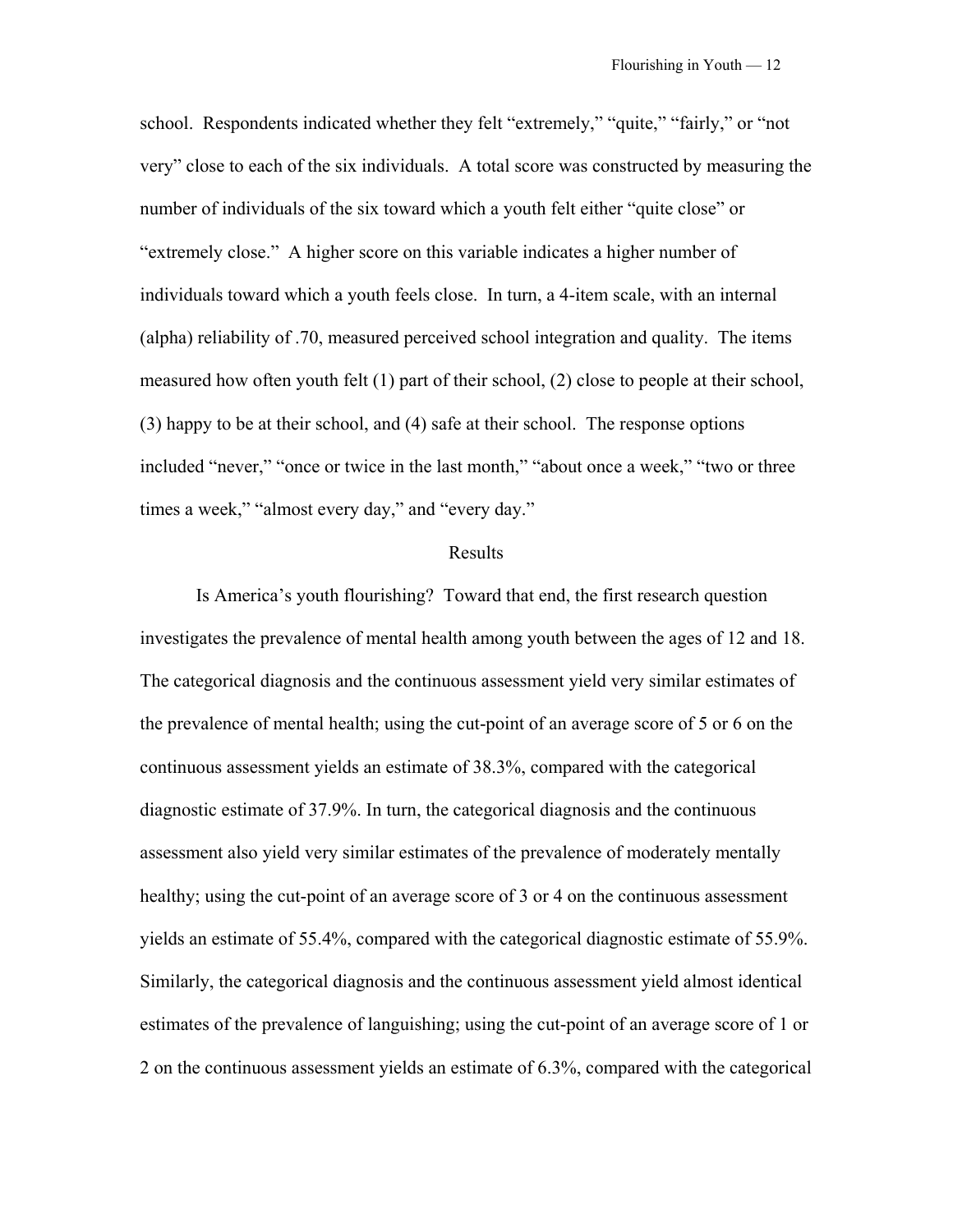diagnostic estimate of 6.2%. Thus, findings suggest more youth—i.e., about one-half are moderately mentally healthy than are mentally healthy (i.e., about 4 in 10 are flourishing), while a small portion (i.e., 6%) are languishing.

# [Insert Figures 1a and 1b about Here]

 To ascertain whether America's youth is flourishing, this paper also investigated the association of depression, conduct problems, and psychosocial functioning with the mental health diagnosis. In other words, are youth diagnosed as flourishing also more likely to be flourishing in life with less depression, fewer conduct problems, and better psychosocial functioning? Figures 1a and 1b report the mean level of depressive symptoms as measured by the CDI by the categorical diagnosis and the continuous assessment of mental health. Languishing youth reported an average of 10.4 (SD=13.6) symptoms of depression, moderately mentally healthy youth reported an average of 3.9 (SD=10.1) symptoms, and flourishing youth reported on average 1.4 (SD=3.1) depressive symptoms. Pairwise contrasts using the Tukey *Honestly Significant Difference* test revealed that all possible comparisons of mean-level depressive symptoms by mental health category were statistically significant at  $p < .001$  level. Thus, languishing youth reported 2.7 times as many depressive symptoms as moderately mentally healthy youth, and over 7.4 times as many depressive symptoms as flourishing youth. Moreover, moderately mentally healthy youth reported 2.8 times as many depressive symptoms as flourishing youth.

# [Insert Table 1 about Here]

 Table 1 reports the association of conduct problems with categorical diagnosis and continuous assessment of mental health. For simplicity, and because the findings are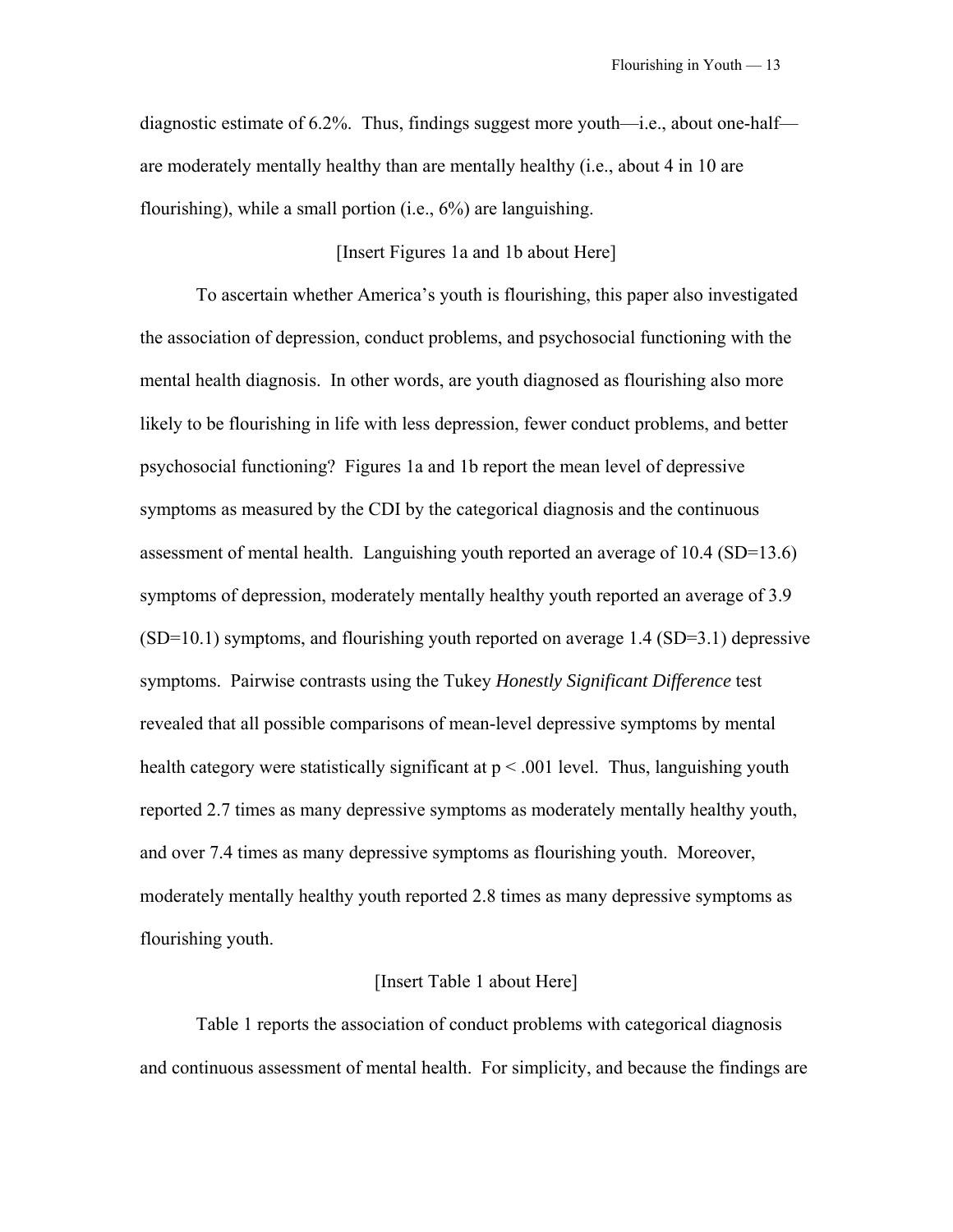comparable between each approach to mental health, the discussion will focus only on the categorical diagnosis. The findings indicate a consistent and linear relationship between conduct problems and level of mental health. All conduct problems—arrest, skipped school, smoking cigarettes or marijuana, alcohol or inhalant use—are more prevalent among languishing youth than moderately mentally healthy youth. In turn, all conduct problems other than the use of inhalants are more prevalent among moderately mentally youth than youth diagnosed as flourishing. Moreover, one-quarter of languishing youth reported three or more of the conduct problems, compared with 12.9% of moderately mentally healthy youth and only 6.5% of flourishing youth reported three or more conduct problems. In sum, flourishing youth are least likely to report conduct problems, while languishing youth are most likely to report any conduct problem as well as to report multiple conduct problems.

### [Insert Table 2 about Here]

 Table 2 reports the mean levels of measures of psychosocial functioning by level of mental health. Focusing again on the categorical diagnosis, the findings support the hypothesis that flourishing youth are functioning better than moderately mentally healthy or languishing youth. Youth diagnosed as flourishing report a higher level of global self concept (representative item: "A lot of things about me are good") than moderately mentally healthy youth, who report a higher level of global elf concept than languishing youth. Self-determination (representative item: "I try to do my best on all my work") is highest among flourishing youth, followed by moderately mentally healthy youth, and lowest among youth diagnosed as languishing. Flourishing youth report feeling close to more people  $(M=4.2; SD=1.4)$  than moderately mentally healthy  $(M=3.3; SD=1.4)$ , who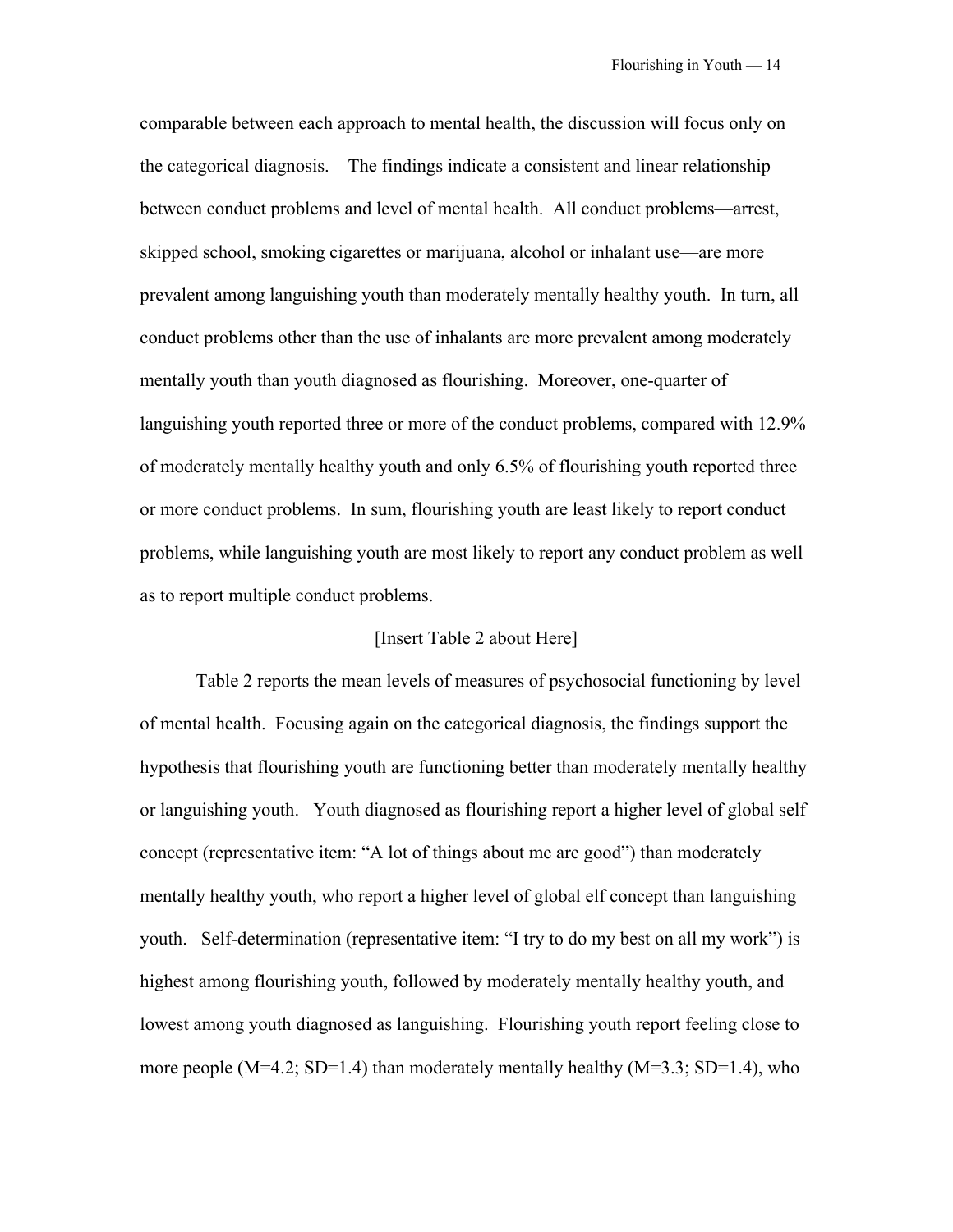felt close to more people than languishing youth  $(M=2.6; SD=1.4)$ . Youth diagnosed as flourishing report a higher level of school integration (i.e., feel more a part of their school, close to people at their school, happy to be at their school, and safe at their school) than moderately mentally healthy youth, who report a higher level of school integration than languishing youth. In sum, flourishing youth report the highest levels on all four measures of psychosocial functioning, while languishing youth report the lowest levels on all four measures.

## **Discussion**

Before the age of 18, the best-estimate of the population 2 in every 10 children and youth will have had some form of mental illness (Shaffer et al., 1996). Not only is mental illness common in youth, it is debilitating and hinders the social, emotional, and academic development of youth. While the focus on mental illness is unassailable, the presumption that children and youth who are not mentally ill must be mentally healthy is tenuous. Studies show that measures of common mental disorders such as depression and anxiety load on separate latent factors than measures of subjective well-being (Headey, Kelley, & Wearing, 1993; Keyes, 2005). Moreover, correlations among the measures of subjective well-being in the CDS-II and the CDI short form scale of depression were modest, ranging from −.23 to −.33 (Keyes, in press). In short, the absence of mental illness does not necessarily imply the presence of mental health.

The purpose of this study was to operationalize the diagnosis and assessment of the mental health continuum to CDS-II data to investigate whether America's youth ages 12 to 17 are flourishing. To that end, three descriptive research questions were explored. First, how many youth are mentally healthy, or flourishing, and how many are mentally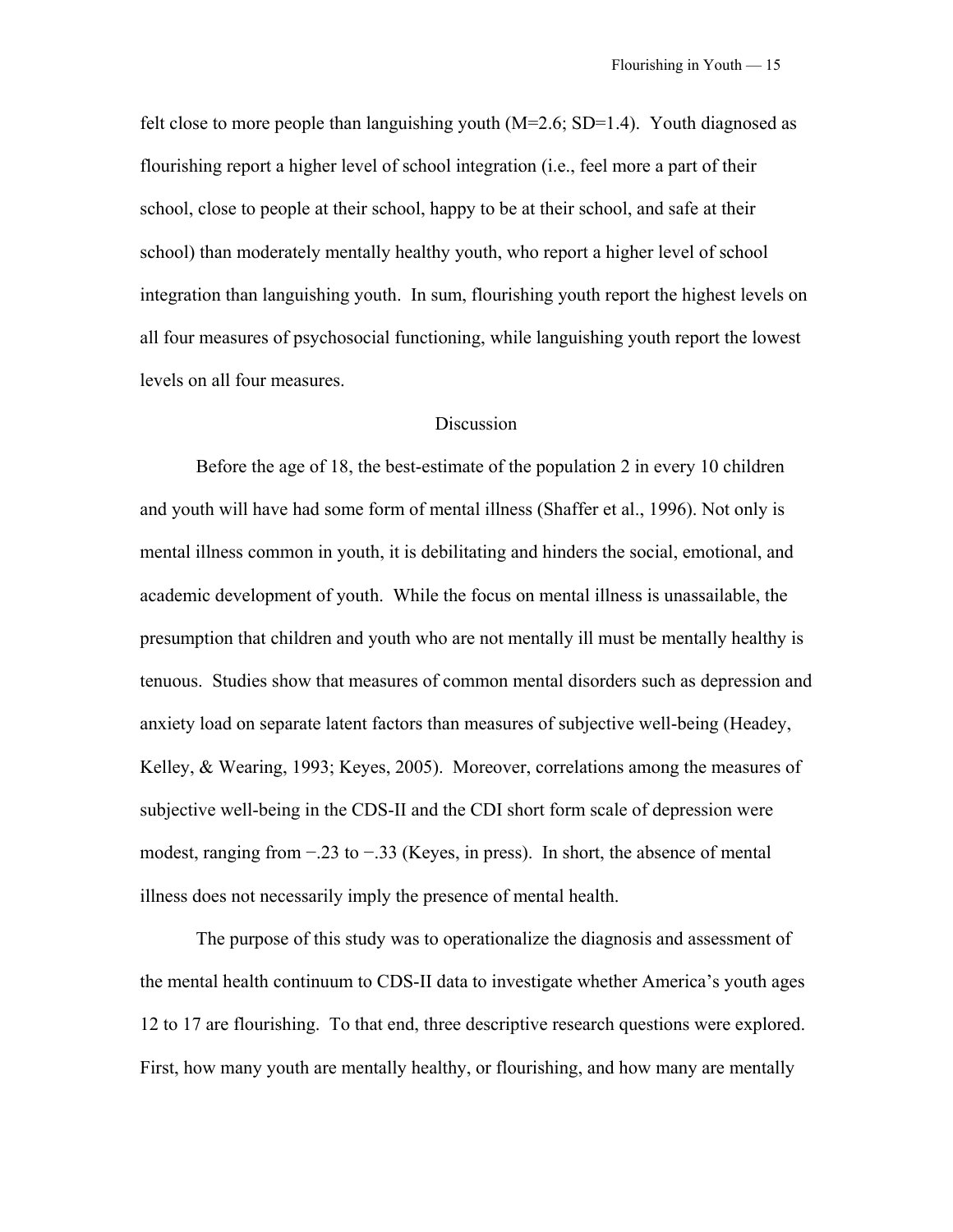unhealthy, or languishing (i.e., prevalence)? Second, do flourishing youth report less depressive symptoms and fewer conduct problems than moderately mentally healthy or languishing youth? Third, are flourishing youth functioning better both psychologically and socially than moderately mentally healthy or languishing youth?

Findings suggests that fewer youth are mentally healthy—nearly 40%—than would be implied by taking the obverse of the best-estimate (i.e., Shaffer et al., 1996) of any mental disorder in youth, which would imply that about 80% or youth are free of a mental illness and therefore mentally healthy. Over one-half—i.e., 55%—of youth fit the criteria for moderate mental health, while 6% were mentally unhealthy, as they fit the criteria for languishing. Moreover, findings support the descriptive hypotheses that flourishing youth function better than moderately mentally healthy youth, who in turn function better than languishing youth. Flourishing youth had the *fewest* depressive symptoms and conduct problems, and the *highest levels* of global self-concept, selfdetermination, closeness to other people, and school integration. Languishing youth had the *highest number* of depressive symptoms and conduct problems, and the *lowest levels* of global self-concept, self-determination, closeness to other people, and school integration.

While results of this study suggest a promising line of future research on the mental health continuum in children and youth, caution is warranted in placing too much credence to the current prevalence estimates. Although the measures of subjective wellbeing exhibited construct validity, the data are nonetheless self-report and the diagnoses have not been corroborated by expert clinical judgments. Future research should investigate convergence of the child's and youth's reports of subjective well-being with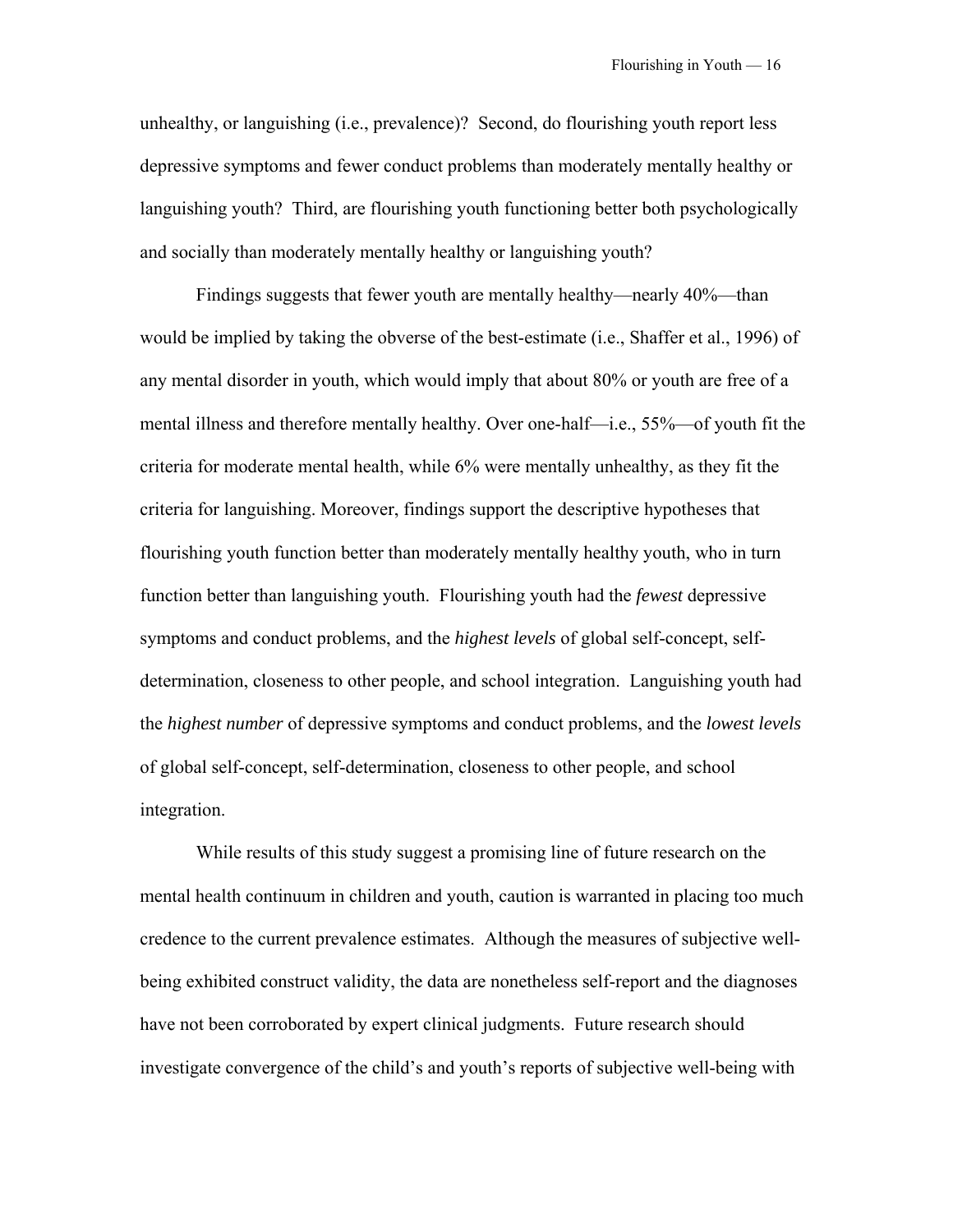parent's and teacher's reports of the child's and youth's well-being. Moreover, research should investigate the degree of correspondence of the diagnoses with school counselor and clinical, psychiatric workup of mental health.

Although more clinical research is needed to examine the nosology of mental health, continued research on the epidemiology of children's mental health in the CDS-II can point toward new directions for prevention and for the study of resilience. Findings from the present study indicate that flourishing in youth is associated with developmentally desirable outcomes (e.g., low depression, few conduct problems, and high psychosocial functioning). What youth are most likely to be flourishing, what factors (intrapersonal, familial, educational, and community) explain how youth come to flourishing over time, could provide new insights for promoting positive development and resilience in youth and their transition into adulthood.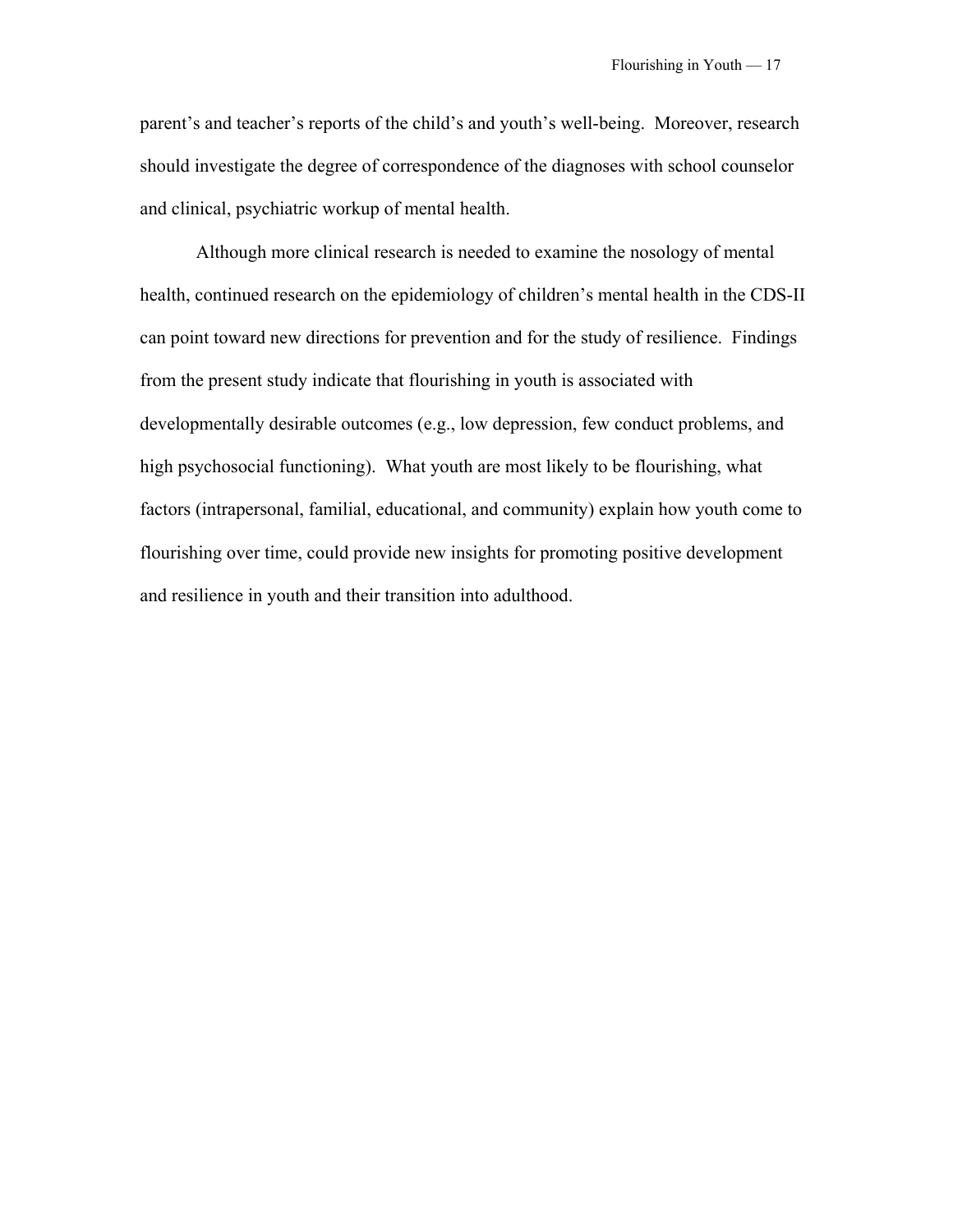#### References

- American Psychiatric Association. (2000). *Diagnostic and statistical manual of mental disorders, Fourth edition (text revision)*. Washington, DC: Author.
- Angold, A., & Costello. E. J. (1993). Depressive comorbidity in children and adolescents: Empirical, theoretical, and methodological issues. *American Journal of Psychiatry, 150*, 1779-1791.
- Berndt, E. R., Koran, L. M., Finkelstein, S. N., Glenberg, A. J., Kornstein, S. G., Miller, I. M., Thase, M. E., Trapp, G. A., & Keller, M. B. (2000). Lost human capital from early-onset chronic depression. *American Journal of Psychiatry, 157(6),* 940-947.
- Bradburn, N. M. (1969). *The structure of psychological well-being*. Chicago: Aldine.
- Bornstein, M., Davidson, L., Keyes, C. L. M., & Moore, K. (Eds.) (2003). *Well-being: Positive development throughout the life course*. Mahwah, NJ: Erlbaum.
- Campbell, A., Converse, P. E., & Rodgers, W. L. (1976). *The quality of American life: Perceptions, evaluations, and satisfactions*. New York: Russell Sage.
- Covey, L. S., Glassman, A. H., & Stetner, F. (1998). Cigarette smoking and major depression. *Journal of Addictive Diseases, 17*, 35-46.
- Craighead, W. E., Smucker, M. R., Craighead, L. W., & Ilardi, S. S. (1998). Factor analysis of the children's depression inventory in a community sample. *Psychological Assessment, 10*, 156-165.
- Diener, E., & Emmons, R. A. (1985). The independence of positive and negative affect. *Journal of Personality and Social Psychology, 47,* 1105-1117.
- Diener, E., Emmons, R. A., Larsen, R. J., & Griffin, S. (1985). The satisfaction with life scale. *Journal of Personality Assessment, 49,* 71-75.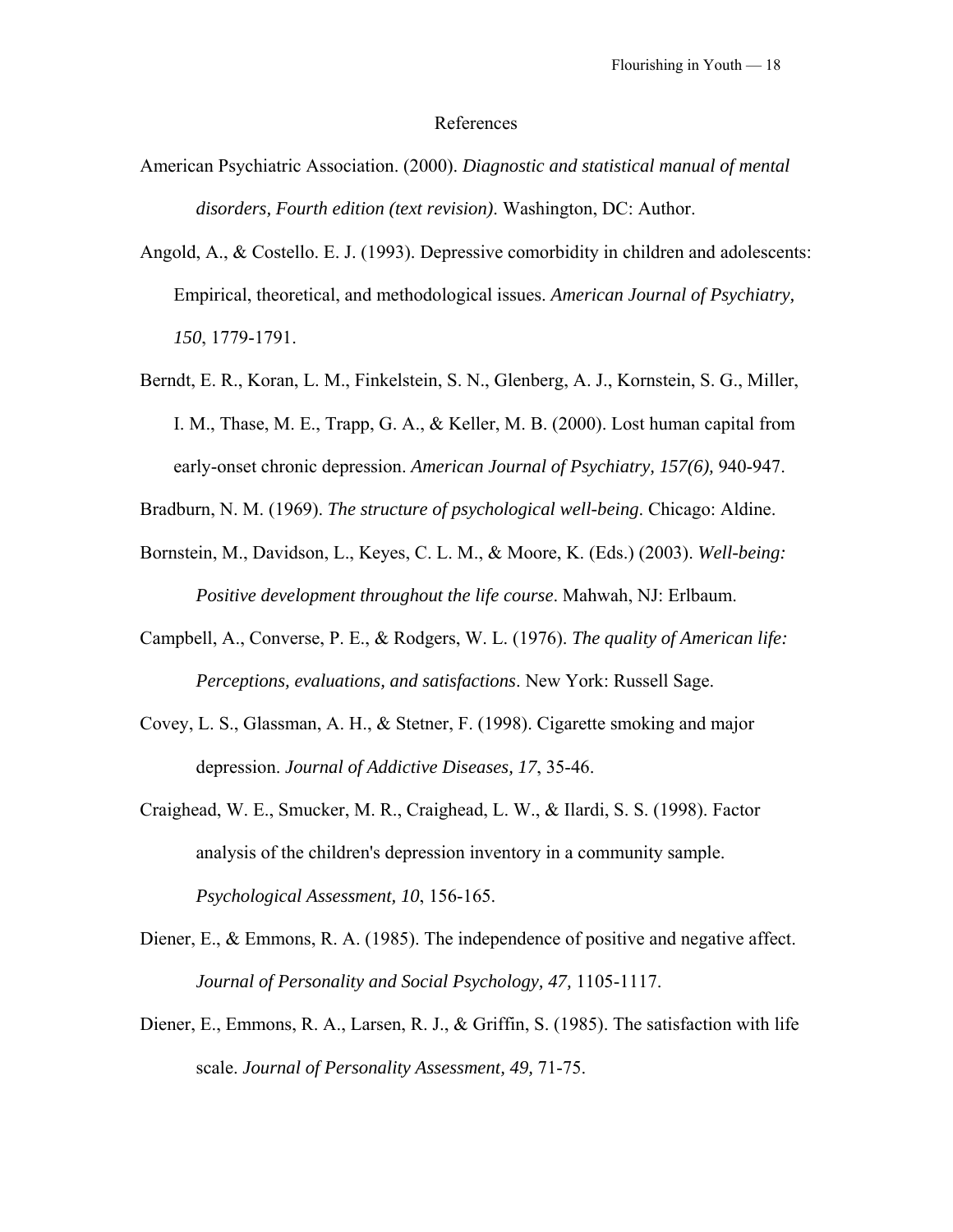Diener, E., Suh, E. M., Lucas, R. E., & Smith, H. L. (1999). Subjective well-being: Three decades of progress. *Psychological Bulletin, 125,* 276-302.

Erikson, E. (1959). Identity and the life cycle. *Psychological Issues, 1,* 18-164.

- Feldman-Barrett, L., & Russell, J. A. (1998). Independence and bipolarity in the structure of current affect. *Journal of Personality and Social Psychology, 74,* 967-984.
- Gurin, G., Veroff, J., & Feld, S. (1960). *Americans view their mental health.* New York: Basic Books.
- Headey, B. W., Kelley, J., & Wearing, A. J. (1993). Dimensions of mental health: Life satisfaction, positive affect, anxiety, and depression. *Social Indicators Research, 29*, 63-82.
- Jahoda, M. (1958). *Current concepts of positive mental health.* New York: Basic Books.
- Jung, C. G. (1933). *Modern man in search of a soul* (W. S. Dell & C. F. Baynes, Trans.). New York; Hartcourt, Brace & World.
- Kahneman, D., Diener, E., & Schwarz, N. (Eds.) (1999). *Well-being: The foundations of hedonic psychology*. New York: Russell Sage Foundation.

Keyes, C. L. M. (1998). Social well-being. *Social Psychology Quarterly, 61*, 121-140.

Keyes, C. L. M. (2002). The mental health continuum: From languishing to flourishing in life. *Journal of Health and Social Behavior, 43,* 207-222.

Keyes, C. L. M. (2003). Complete mental health: An agenda for the  $21<sup>st</sup>$  century. In C. L. M. Keyes & J. Haidt (Eds.), *Flourishing: Positive Psychology and the Life Well-Lived* (pp. 293-312). Washington, DC: American Psychological Association Press.

Keyes, C. L. M. (2004). The nexus of cardiovascular disease and depression revisited: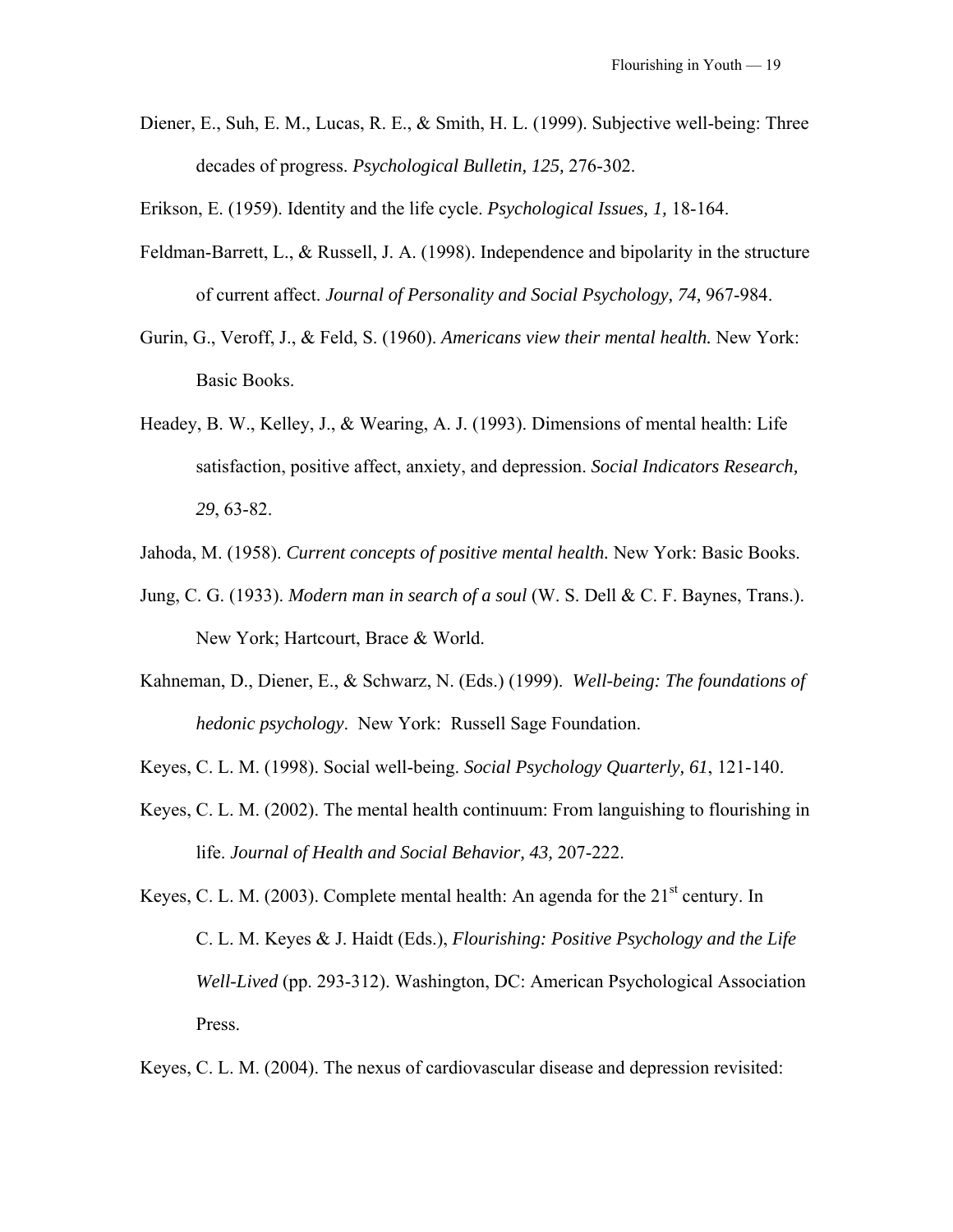The complete mental health perspective and the moderating role of age and gender. *Aging and Mental Health, 8,* 266-274.

- Keyes, C. L. M. (2005). Mental health *and/or* mental illness? Investigating axioms of the complete state model of health. *Journal of Consulting and Clinical Psychology*.
- Keyes, C. L. M. (in press). The subjective well-being of America's youth: Toward a comprehensive assessment. *Adolescent and Family Health*.
- Keyes, C. L. M, & Magyar-Moe, J. L. (2003). The measurement and utility of adult subjective well-being. In S. J. Lopez & and C. R. Snyder (Eds.), *Positive Psychological Assessment: A Handbook of Models and Measures* (pp. 411-425). Washington, DC: American Psychological Association.
- Keyes, C. L. M. Shmotkin, D., & Ryff, C. D. (2002). Optimizing well-being: The empirical encounter of two traditions. *Journal of Personality and Social Psychology, 82*, 1007-1022.
- Kovacs, M., & Beck, A. T. (1977). An empirical-clinical approach toward a definition of childhood depression. In J. G. Schulterbrandt & A. Raskin (Eds.), *Depression in childhood: Diagnosis, treatment, and conceptual models* (pp. 1–25). New York: Raven Press.
- Kovacs, M. (1992). *Children's depression inventory manual*. North Tonawanda, NY: Multi-Health Systems.
- Lewinsohn, P. M., Hops, H., Roberts, R., & Seeley, J. (1993). Adolescent psychopathology: I. Prevalence and incidence of depression and other DSM-III-R disorders in high school students. *Journal of Abnormal Psychology, 102,* 110-120.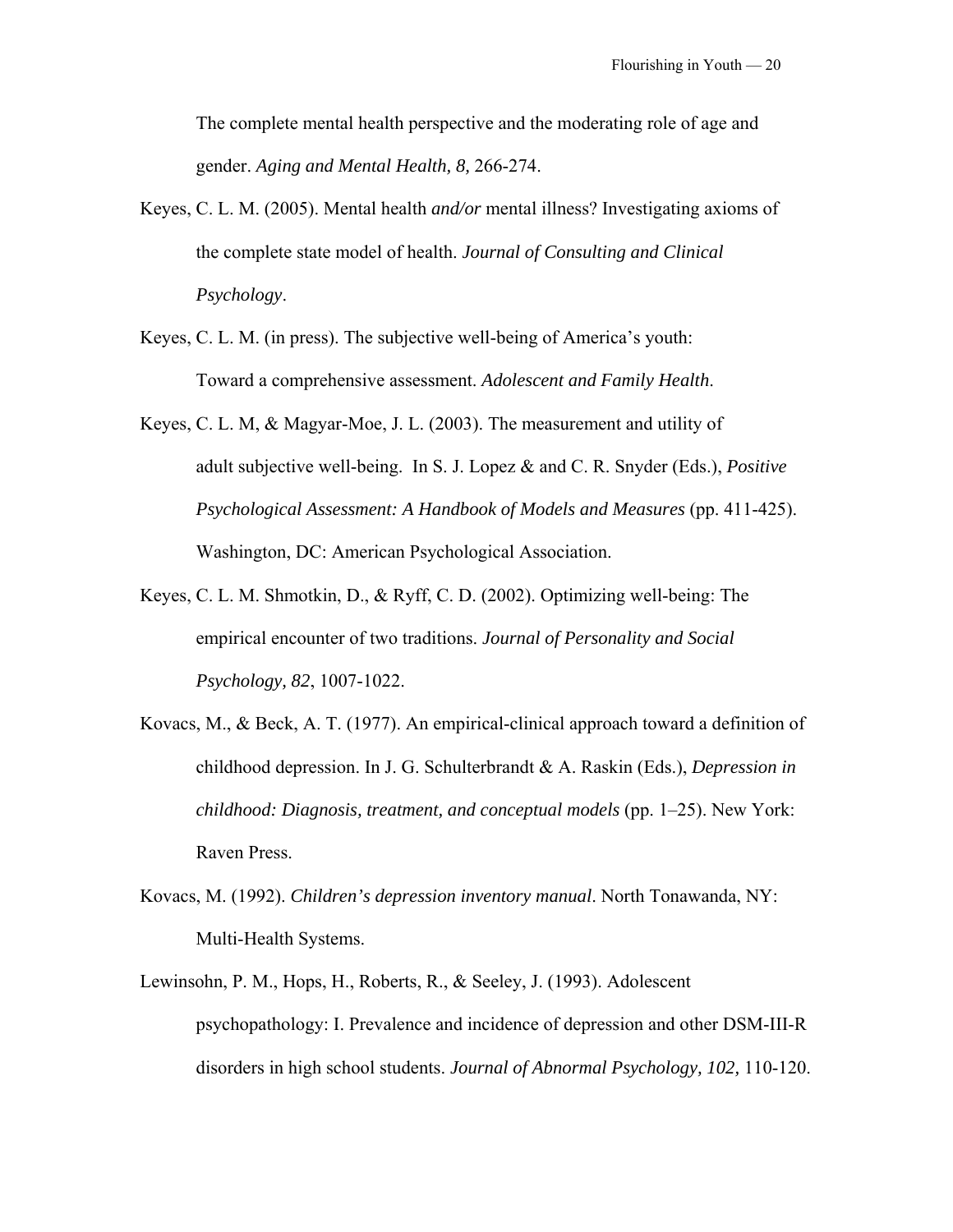- Marsh, H. (1990). *Self-description questionnaire manual*. Macarthur, Australia: University of Western Australia.
- McGregor, I., & Little, B. R. (1998). Personal projects, happiness, and meaning: On doing well and being yourself. *Journal of Personality and Social Psychology, 74,* 494-512.
- Nolen-Hoeksema, S., Girgus, J. S., & Seligman, M. E. P. (1992). Predictors and consequences of childhood depressive symptoms: A 5-year longitudinal study. *Journal of Abnormal Psychology, 10*, 405-422.
- Rohde, P., Lewinsohn, P. M., & Seeley, J. R. (1991). Comorbidity of unipolar depression: II. Comorbidity with other mental disorders in adolescents and adults. *Journal of Abnormal Psychology, 100*, 214-222.
- Ryan, R. M., & Deci, E. L. (2001). On happiness and human potentials: A review of research on hedonic and eudaimonic well-being. *Annual Review of Psychology, 52*, 141-166.
- Ryff, C. D. (1989). Happiness is everything, or is it? Explorations on the meaning of psychological well-being. *Journal of Personality and Social Psychology, 57,*  1069-1081.
- Ryff, C. D., & Keyes, C. L. M. (1995). The structure of psychological well-being revisited. *Journal of Personality and Social Psychology, 69,* 719-727.
- Shaffer, D., Fisher, P., Dulcan, M. K., Davies, M., Piacentini, J., Schwab-Stone, M. E., Lahey, B. B., Bourdon, K., Jensen, P. S., Bird, H. R., Canino, G., & Regier, D. A. (1996). The NIMH diagnostic interview schedule for children version 2.3 (DISC-2.3): Description, acceptability, prevalence rates, and performance in the MECA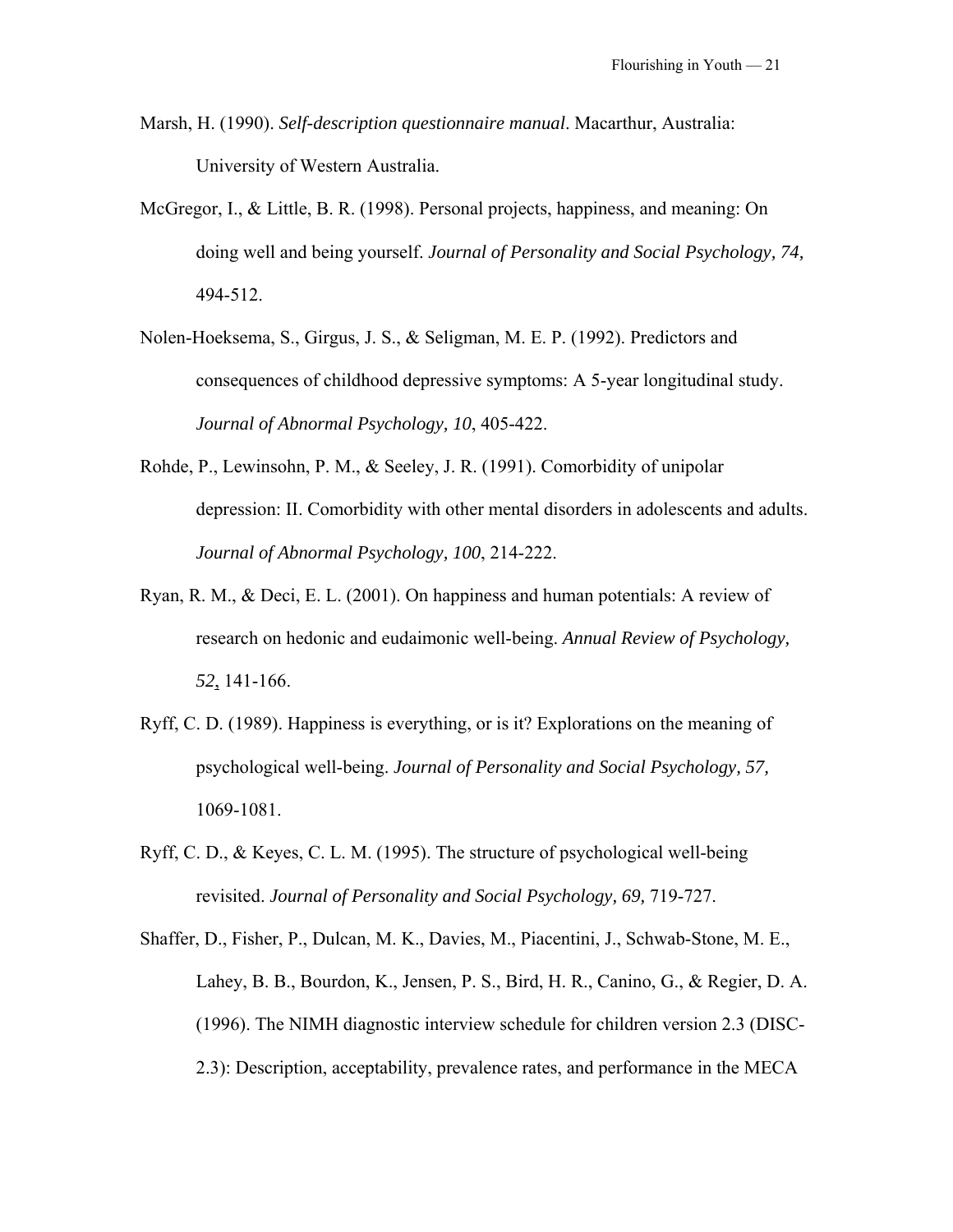study. Methods for the Epidemiology of Child and Adolescent Mental Disorders Study. *Journal of the American Academy of Child and Adolescent Psychiatry, 35*, 865-877.

- Waterman, A. S. (1993). Two conceptions of happiness: Contrasts of personal expressiveness (eudaimonia) and hedonic enjoyment. *Journal of Personality and Social Psychology, 64*, 678-691.
- World Health Organization. (1948). World Health Organization constitution. In *Basic Documents*. Geneva: Author.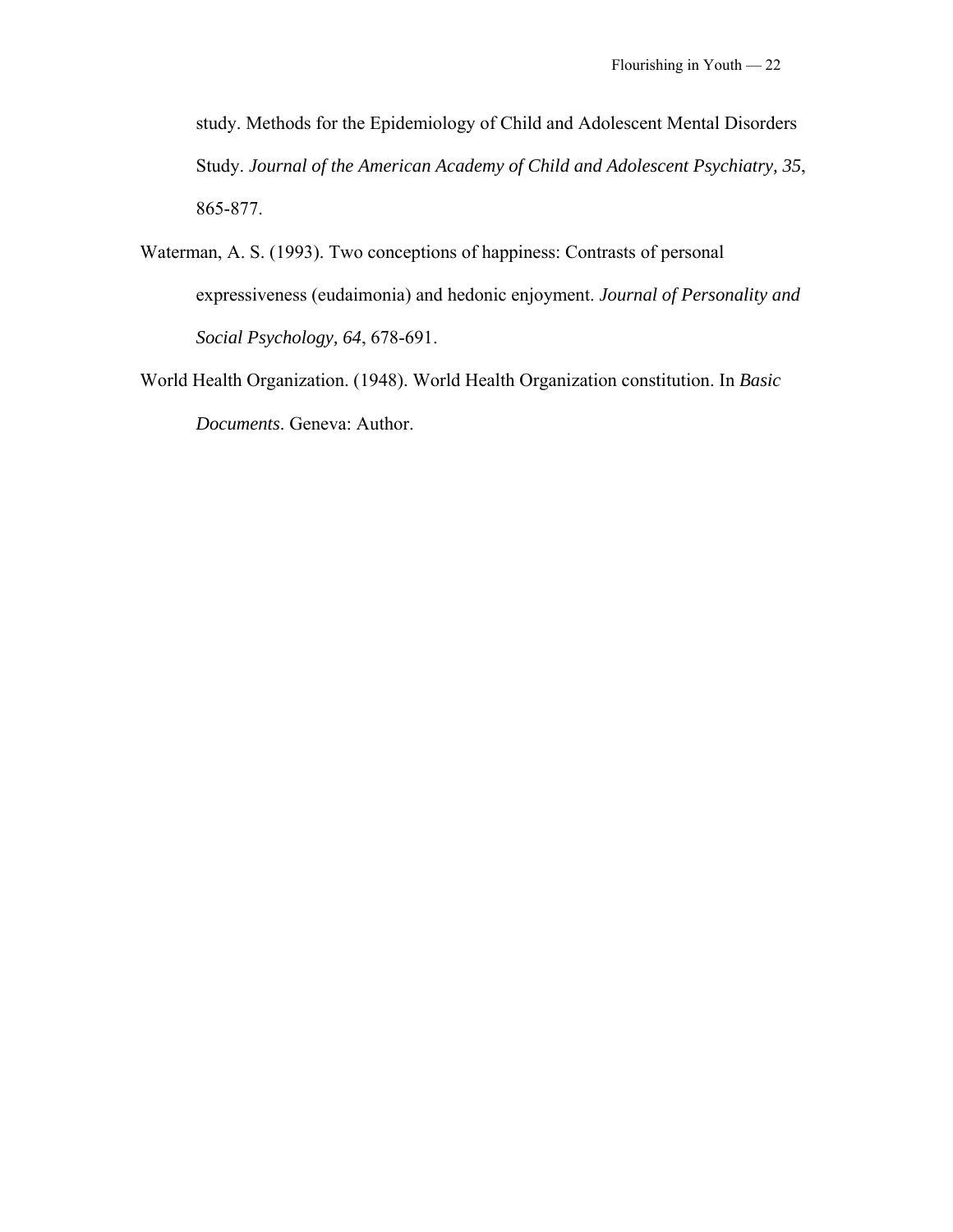|                                      | Categorical Diagnosis                 | Continuous Assessment             |                                     |                         |                       |                              |                                                     |                             |                   |                      |
|--------------------------------------|---------------------------------------|-----------------------------------|-------------------------------------|-------------------------|-----------------------|------------------------------|-----------------------------------------------------|-----------------------------|-------------------|----------------------|
|                                      | Mentally<br>Unhealthy,<br>Languishing | Moderately<br>Mentally<br>Healthy | Mentally<br>Healthy,<br>Flourishing | $\overline{1}$<br>Never | 2<br>Once or<br>Twice | 3<br>About<br>Once a<br>Week | $\overline{4}$<br>Two or<br><b>Three</b><br>Times a | 5<br>Almost<br>Every<br>Day | 6<br>Every<br>Day |                      |
|                                      | 6.2%<br>$(n=79)$                      | 55.9%<br>$(n=718)$                | 37.9%<br>$(n=487)$                  | 1.3%<br>$(n=16)$        | 5.0%<br>$(n=62)$      | 19.8%<br>$(n=244)$           | Week<br>35.6%<br>$(n=440)$                          | 33.8%<br>$(n=417)$          | 4.5%<br>$(n=56)$  | Total<br>$(n=1,234)$ |
| <b>Ever Arrested</b>                 | 12.7%                                 | 6.6%                              | 1.4%                                | 12.5%                   | 11.5%                 | 11.9%                        | 4.1%                                                | 1.5%                        | 1.8%              | 5.1%                 |
|                                      | (10)                                  | (46)                              | (7)                                 | (2)                     | (7)                   | (29)                         | (18)                                                | (6)                         | (1)               | (63)                 |
| Ever Skipped                         | 29.3%                                 | 21.0%                             | 11.2%                               | 29.4%                   | 27.7%                 | 24.6%                        | 18.8%                                               | 11.9%                       | 7.0%              | 17.7%                |
| School                               | (24)                                  | (153)                             | (55)                                | (5)                     | (18)                  | (60)                         | (83)                                                | (50)                        | (4)               | (220)                |
| Smoked                               | 26.8%                                 | 16.3%                             | 8.5%                                | $\mathbf{0}$            | 37.5%                 | 29.5%                        | 10.2%                                               | 7.9%                        | 10.5%             | 14.5%                |
| Cigarettes                           | (22)                                  | (119)                             | (42)                                | (0)                     | (24)                  | (72)                         | (45)                                                | (33)                        | (6)               | (180)                |
| Drank Alcohol                        | 47.6%                                 | 48.7%                             | 36.8%                               | 25.0%                   | 57.8%                 | 58.2%                        | 43.7%                                               | 40.0%                       | 32.1%             | 45.2%                |
|                                      | (39)                                  | (354)                             | (181)                               | (4)                     | (37)                  | (142)                        | (193)                                               | (168)                       | (18)              | (562)                |
| Smoked                               | 19.5%                                 | 10.9%                             | 6.1%                                | $\mathbf{0}$            | 21.9%                 | 18.9%                        | 7.9%                                                | 6.0%                        | 7.0%              | 10.0%                |
| Marijuana                            | (16)                                  | (79)                              | (30)                                | (0)                     | (14)                  | (46)                         | (35)                                                | (25)                        | (4)               | (124)                |
| <b>Used Inhalants</b>                | 7.3%                                  | $0.3\%$                           | $\boldsymbol{0}$                    | $\theta$                | 9.4%                  | 0.4%                         | $\overline{0}$                                      | $\overline{0}$              | $\overline{0}$    | 0.6%                 |
|                                      | (6)                                   | (2)                               | (0)                                 | (0)                     | (6)                   | (1)                          | (0)                                                 | (0)                         | (0)               | (7)                  |
| Three or More<br>Conduct<br>Problems | 25.3%<br>(21)                         | 12.9%<br>(94)                     | 6.5%<br>(32)                        | $\overline{0}$<br>(0)   | 26.2%<br>(17)         | 23.4%<br>(57)                | $9.0\%$<br>(40)                                     | 6.4%<br>(27)                | 7.1%<br>(4)       | 11.7%<br>(145)       |

#### Table 1 *Prevalence and Association of Level of Mental Health with Conduct Problems (sample weighted)*

*Note*: All  $\chi^2$  p < .001 (two-tailed).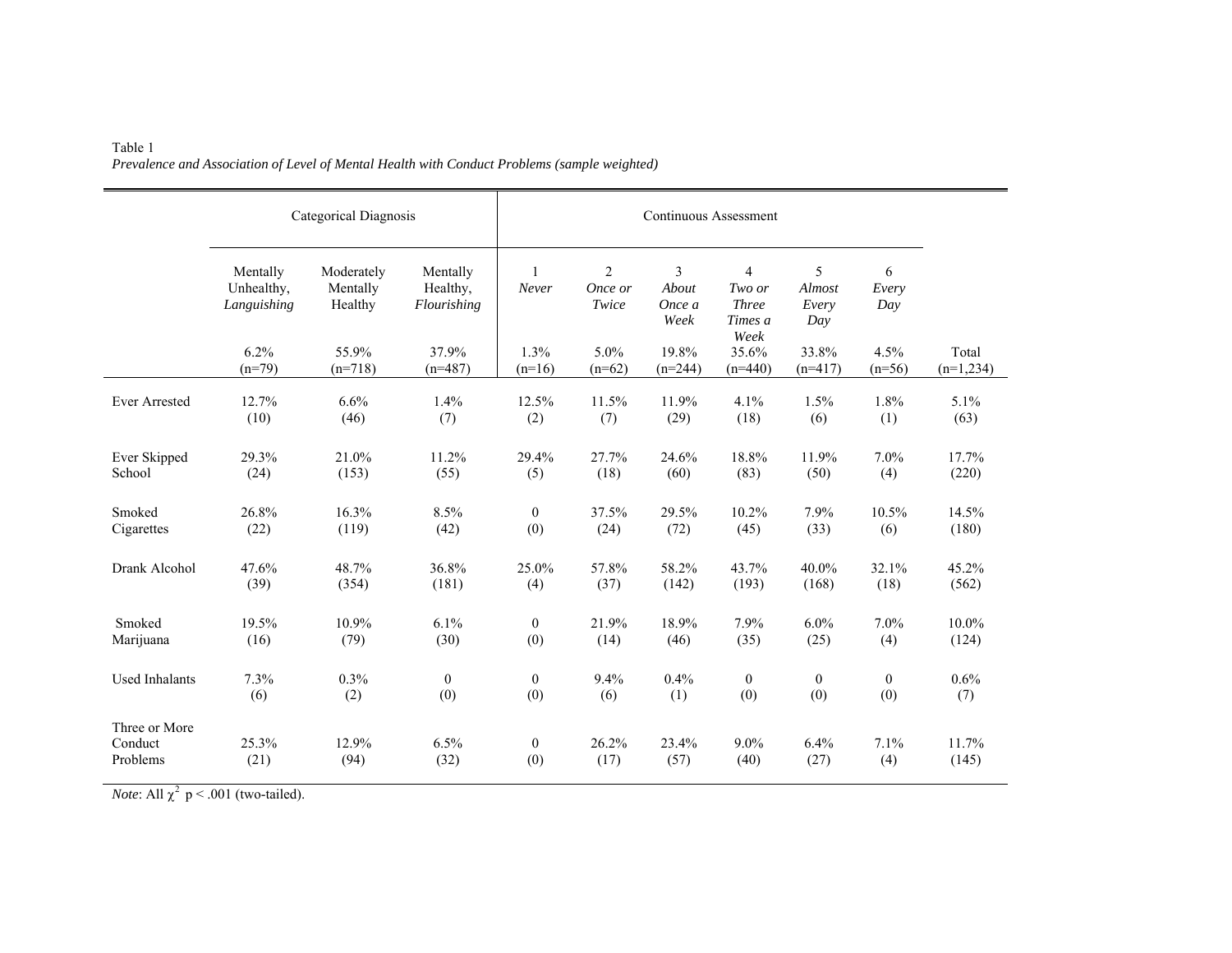| Table 3                                                                                                                 |
|-------------------------------------------------------------------------------------------------------------------------|
| Mean Levels of Psychosocial Functioning by Level of Mental Health (standard deviations in parentheses; sample weighted) |

|                            | Categorical Diagnosis                 |                                   |                                     |               |                                    |                              |                                                             |                                    |                   |               |
|----------------------------|---------------------------------------|-----------------------------------|-------------------------------------|---------------|------------------------------------|------------------------------|-------------------------------------------------------------|------------------------------------|-------------------|---------------|
|                            | Mentally<br>Unhealthy,<br>Languishing | Moderately<br>Mentally<br>Healthy | Mentally<br>Healthy,<br>Flourishing | Never         | $\overline{2}$<br>Once or<br>Twice | 3<br>About<br>Once a<br>Week | $\overline{4}$<br>Two or<br><b>Three</b><br>Times a<br>Week | 5<br><i>Almost</i><br>Every<br>Day | 6<br>Every<br>Day | Total         |
|                            | $n=79$                                | $n=718$                           | $n = 487$                           | $n=16$        | $n=62$                             | $n = 244$                    | $n = 440$                                                   | $n=417$                            | $n=56$            | $n=1,234$     |
| Global Self<br>Concept     | 18.8<br>(4.2)                         | 22.9<br>(3.5)                     | 26.3<br>(2.7)                       | 17.1<br>(4.8) | 18.7<br>(3.8)                      | 21.4<br>(3.3)                | 23.9<br>(3.1)                                               | 26.1<br>(2.6)                      | 28.3<br>(2.0)     | 24.0<br>(3.8) |
|                            |                                       |                                   |                                     |               |                                    |                              |                                                             |                                    |                   |               |
| Self                       | 15.6                                  | 18.1                              | 20.4                                | 15.1          | 15.8                               | 17.1                         | 18.7                                                        | 20.2                               | 21.9              | 18.8          |
| Determination              | (3.7)                                 | (3.1)                             | (2.7)                               | (3.8)         | (3.6)                              | (3.2)                        | (2.8)                                                       | (2.7)                              | (2.1)             | (3.3)         |
| Closeness to<br>Others     | 2.6<br>(1.4)                          | 3.3<br>(1.4)                      | 4.2<br>(1.4)                        | 1.5<br>(1.5)  | 2.6<br>(1.1)                       | 3.0<br>(1.4)                 | 3.6<br>(1.3)                                                | 4.2<br>(1.4)                       | 4.3<br>(1.3)      | 3.6<br>(1.5)  |
| School                     | 12.1                                  | 16.2                              | 19.9                                | 9.2           | 12.4                               | 14.4                         | 17.4                                                        | 20.0                               | 20.5              | 17.5          |
| Integration and<br>Quality | (5.7)                                 | (5.3)                             | (4.6)                               | (5.1)         | (5.0)                              | (6.0)                        | (4.8)                                                       | (4.4)                              | (5.0)             | (5.6)         |

*Note*: All F-tests p < .001 (two-tailed). All possible contrasts using the Tukey *Honestly Significant Difference* test between the categorical diagnoses were statistically significant at  $p < 0.01$ .